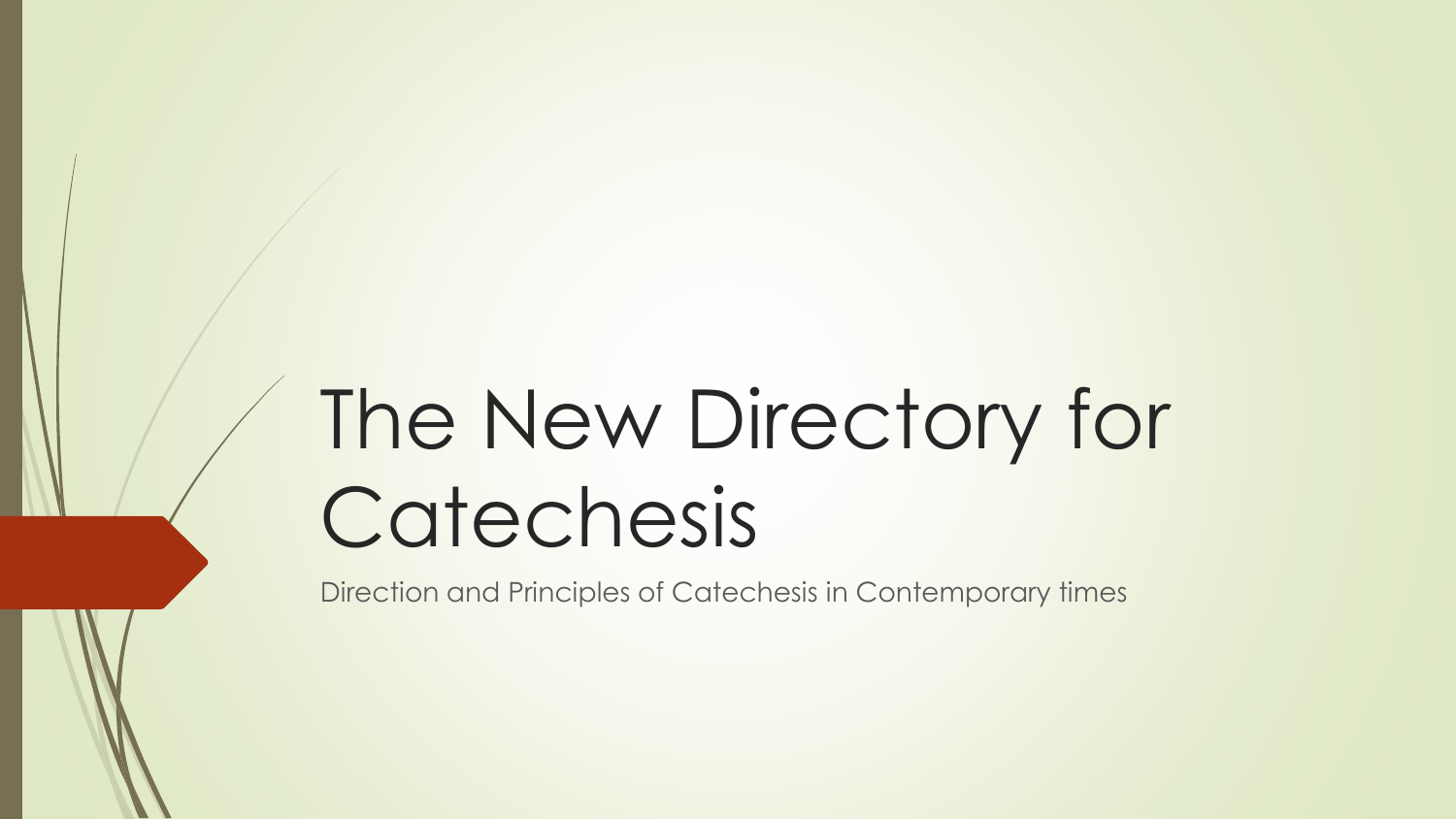**Watch the New Directory for Catechesis webinar With Joe Paprocki and Julianne Stanz from Loyola Press for an excellent overview of the New Directory**

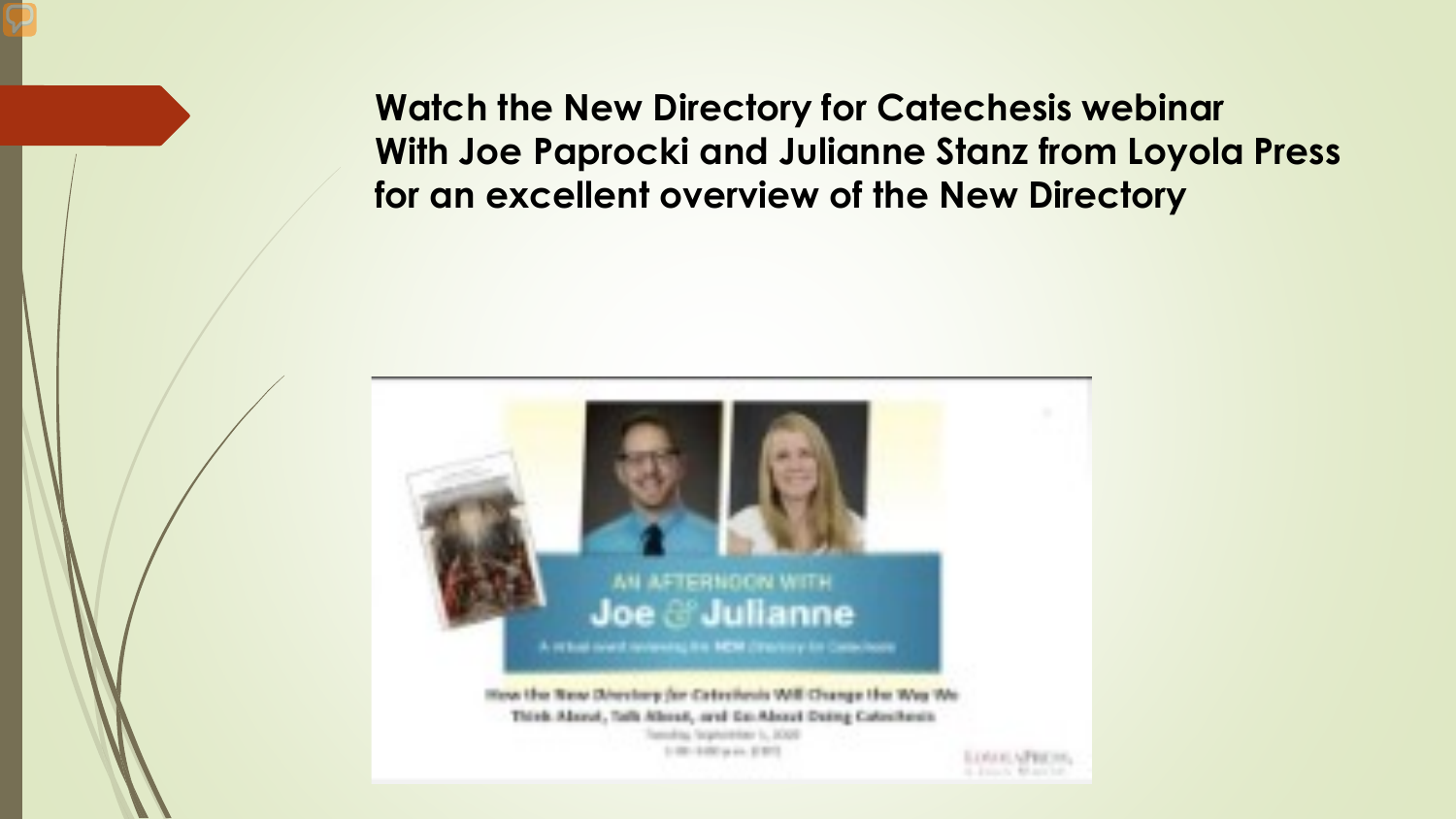### **For more information:**



Kevin Prevou Director of Lay Formation and Family Ministries Diocese of Dallas [Kprevou@cathdal.org](mailto:Kprevou@cathdal.org) 214.379.2848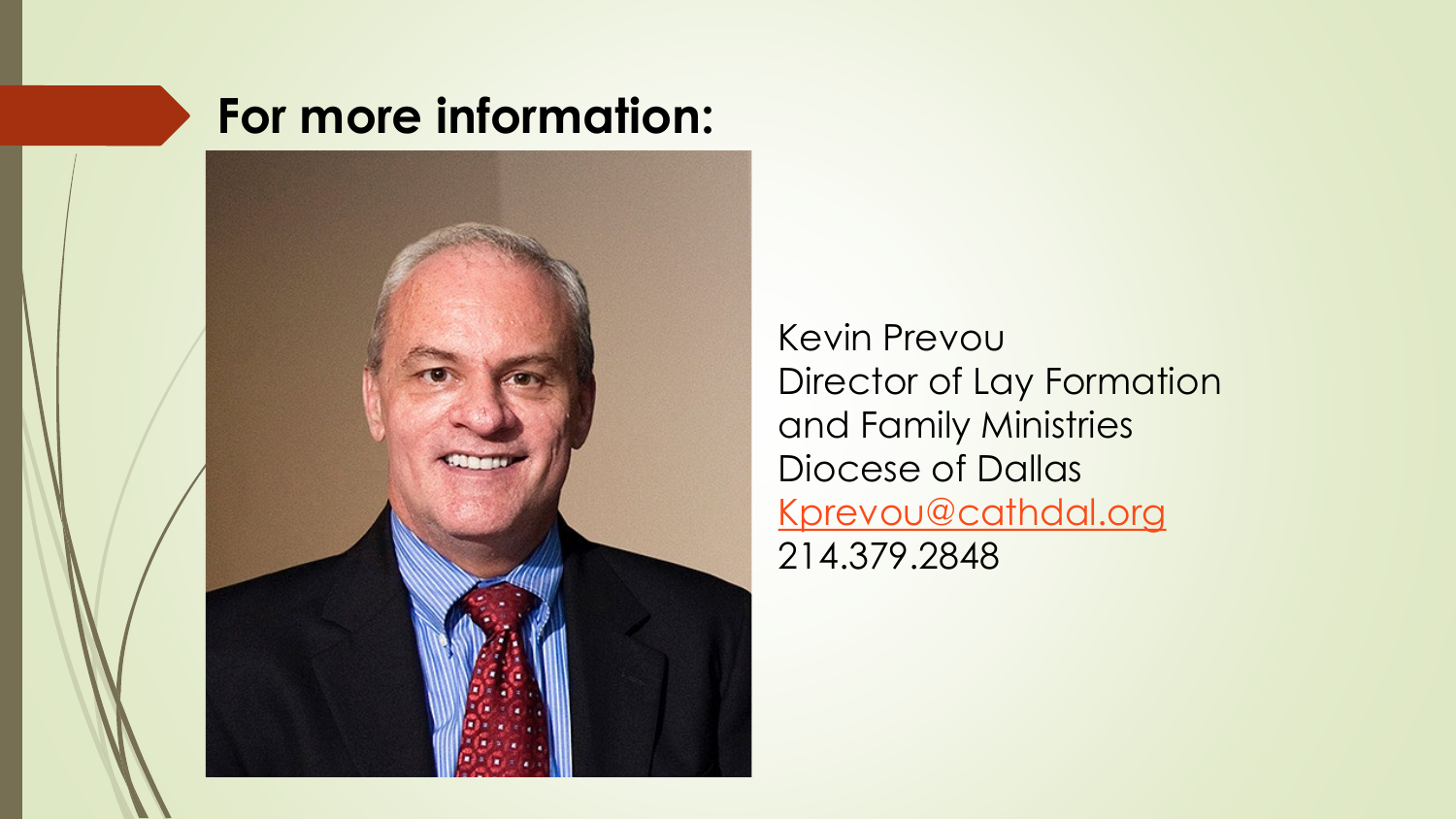### **Prayer**

(Adapted from the Catechist's Prayer US Conference of Catholic Bishops)

Loving Father, pour forth your Holy Spirit upon us that we may be good catechists of your Word, your Son, Jesus Christ.

Render our minds and hearts so open, receptive and responsive to your Holy Spirit that, like Mary, we might become a living instrument of your Word to others. Help us to be a faithful witness to Gospel life so that your Church may become ever more alive.

Let the fire of your love so enkindle our hearts that we may be instruments of drawing others to love you in the Church of your Son.

We ask this through Christ our Lord, and through the intercession of Our Lady of Peace, and Saints Damien and Marianne of Moloka'i. Amen.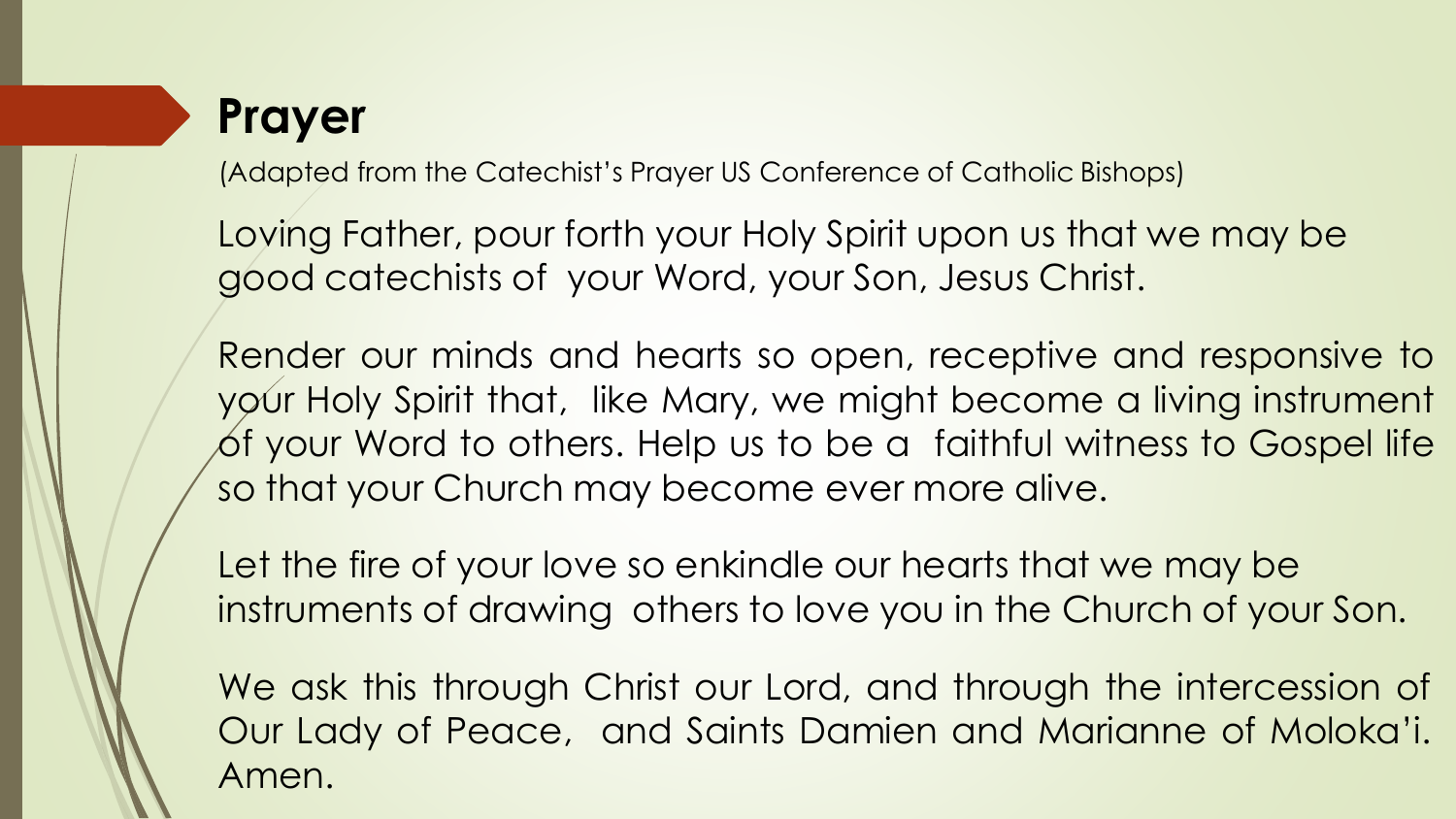

an expert paid its global interest complaint is that light field. and all planning the second conand in Auto France

Promotion of the New Evangelization DIRECTORY FOR CATECHESIS

Pontifical Council for the

What we Believe How we teach what we believe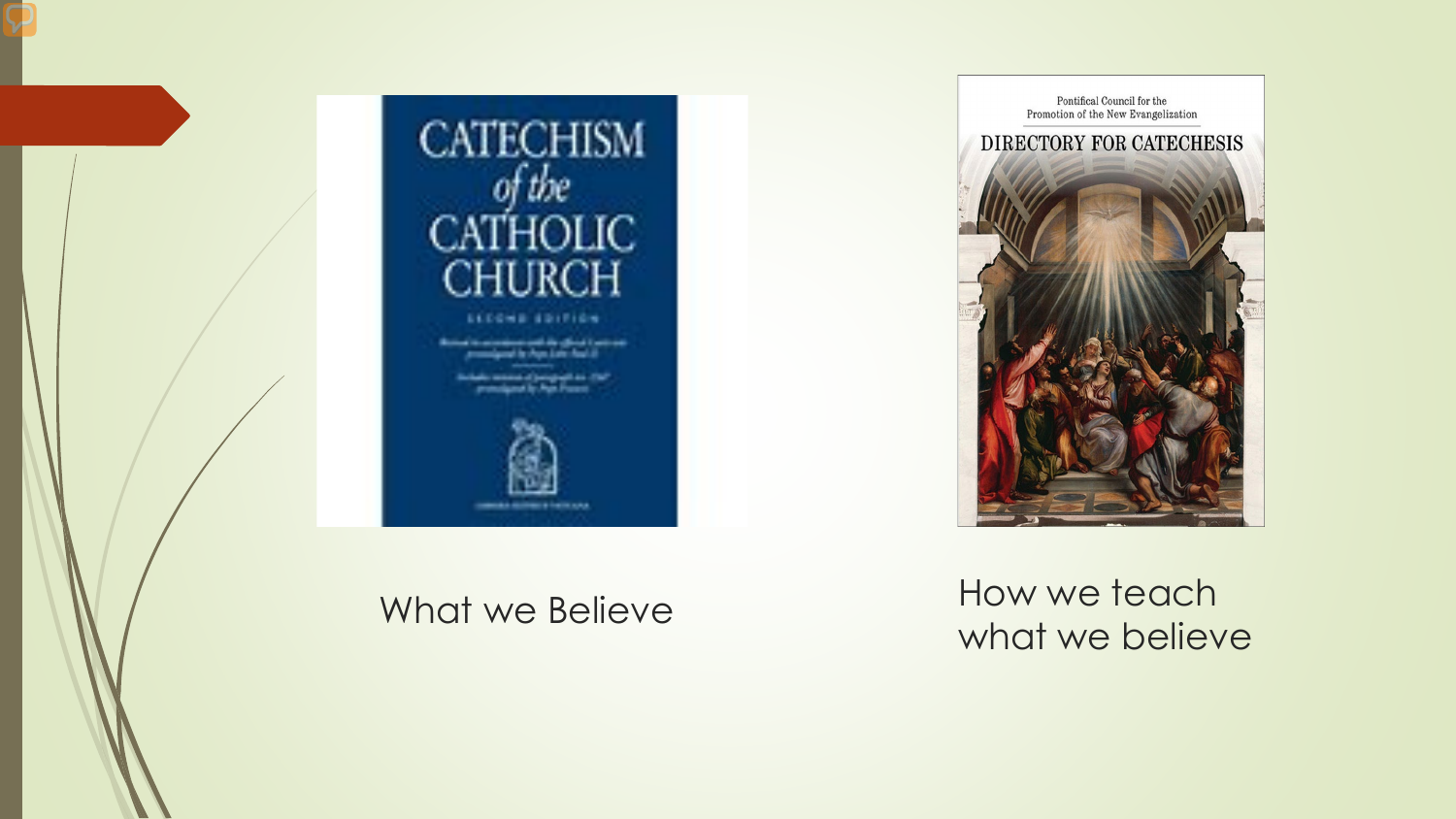Promulgated from the Vatican, on March 23, 2020, the liturgical memorial of St. Turibius of Mogrovejo, evangelist and catechist.

The English version of the new Directory for Catechesis was published in July 2020, by the USCCB (278 pages).

Issued under the auspices of the Pontifical Council for the Promotion of the New Evangelization. The previous General Directory for Catechesis (1997) and the General Catechetical Directory (1971) were issued by the Congregation for the Clergy.

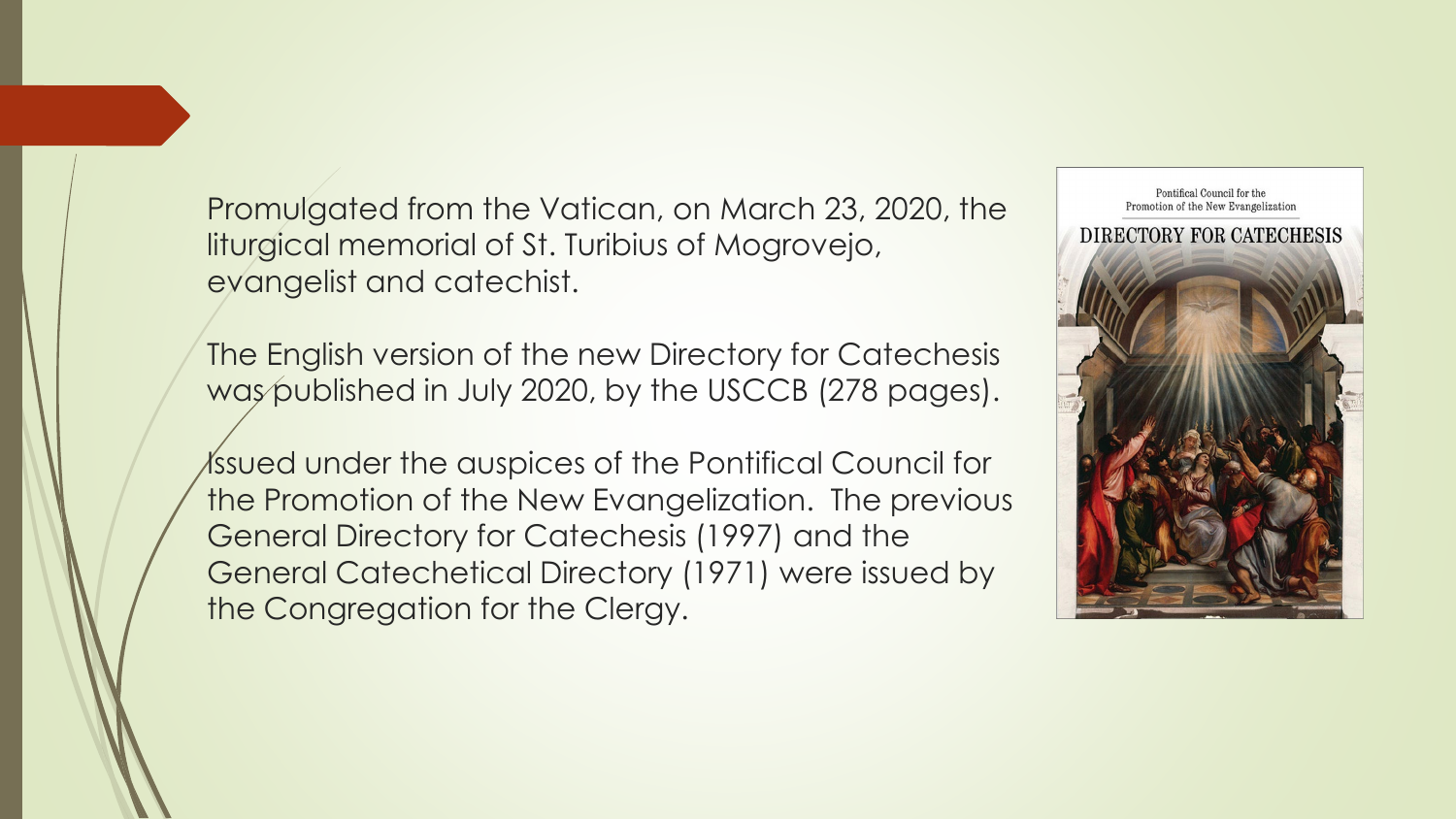The new directory comes from the Council for the Promotion of the New Evangelization. This is not just bureaucratic shuffling. Pope Francis wants to...

*…mark out the path that admits no excuses in the daily commitment of believers to evangelization… There are no alibies that can take the focus away from a responsibility that belongs to every single believer and the whole church. The close connection between evangelization and catechesis therefore becomes the distinctive feature of the Directory. (Directory for Catechesis, preface)*



*The implication is that every Catholic has the mission to announce the good news!*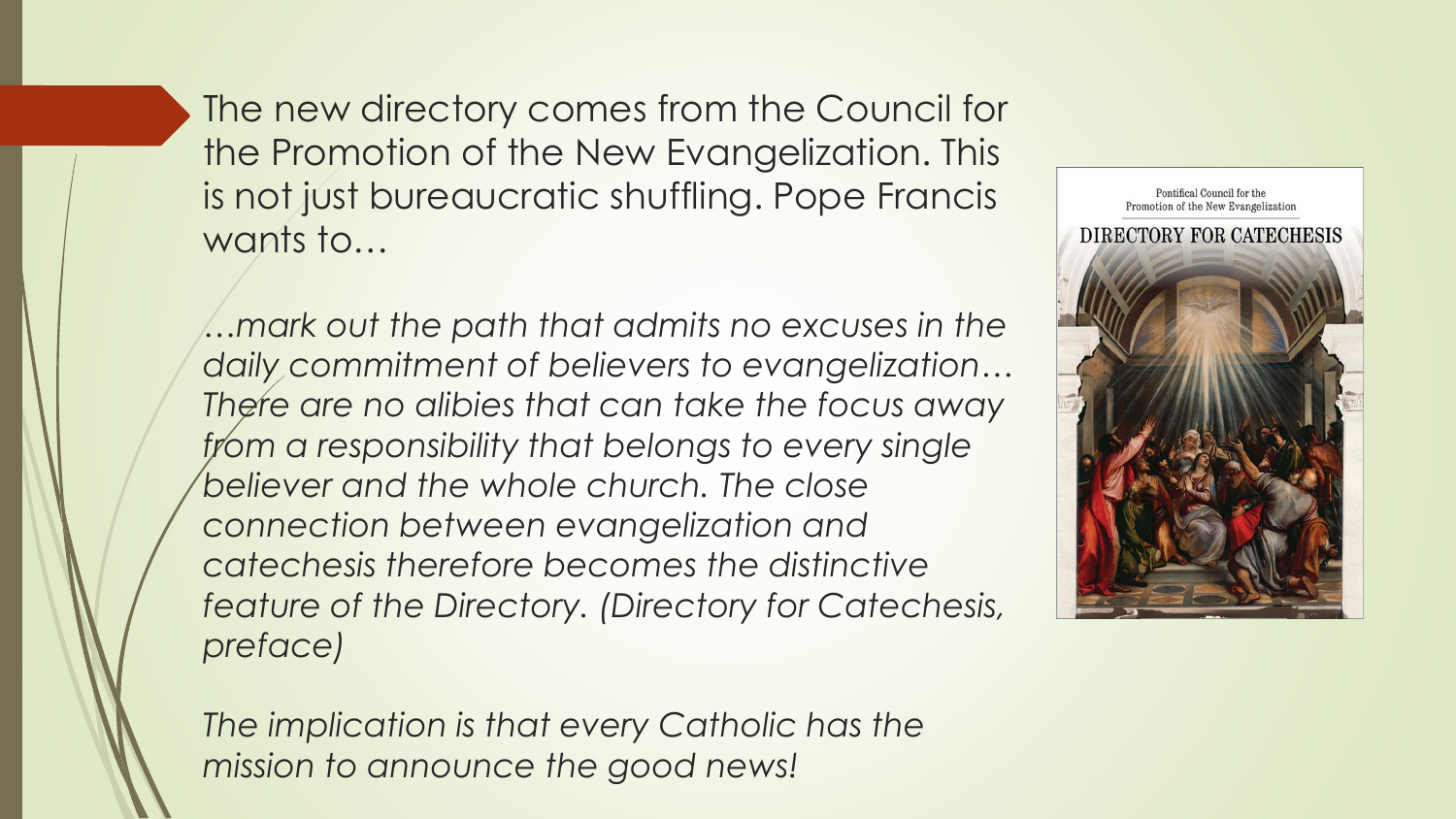The New **Directory for Catechesis**, like its predecessors, is in response to major events and trends in the Church and the world so as to keep the Gospel of Jesus Christ relevant.



CONGREGATION FOR THE CLERGY **GENERAL DIRECTORY FOR CATECHESIS** 

**1971**: General Catechetical Directory was created in an effort to **systematize the teachings of the Second Vatican Council** for catechesis.

**1997**: General Directory for Catechesis was created in response to the **publication of the Catechism of the Catholic Church** (1992).



**2020**: Directory for Catechesis was created in response to the **New Evangelization, disaffiliation, globalization, digital culture**.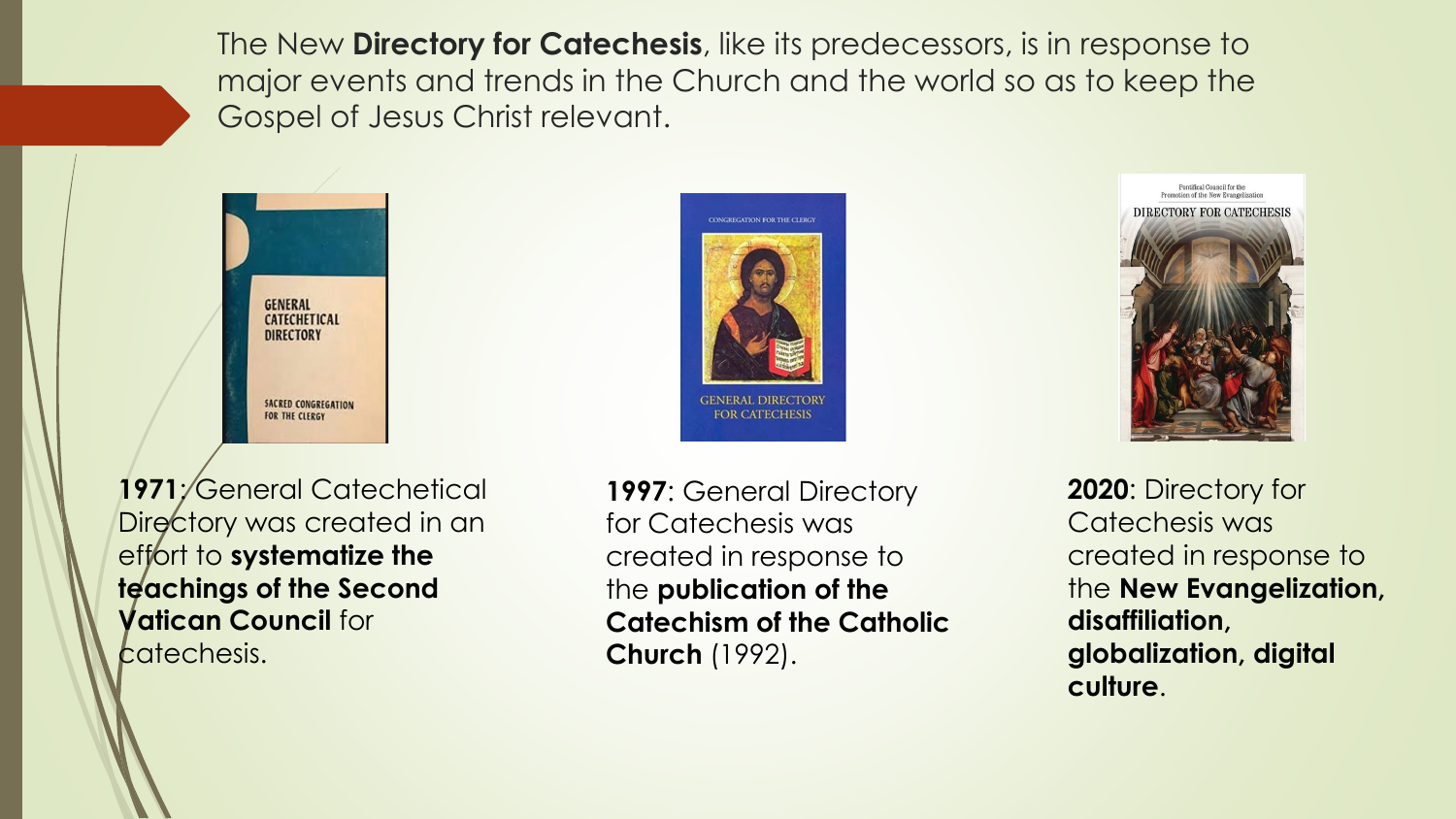The New **Directory for Catechesis** is structured into three parts, each with four chapters:

- **Part One**: Catechesis in the Church's Mission of Evangelization
- **Part Two**: The Process of Catechesis
- **Part Three:** Catechesis in the particular Churches

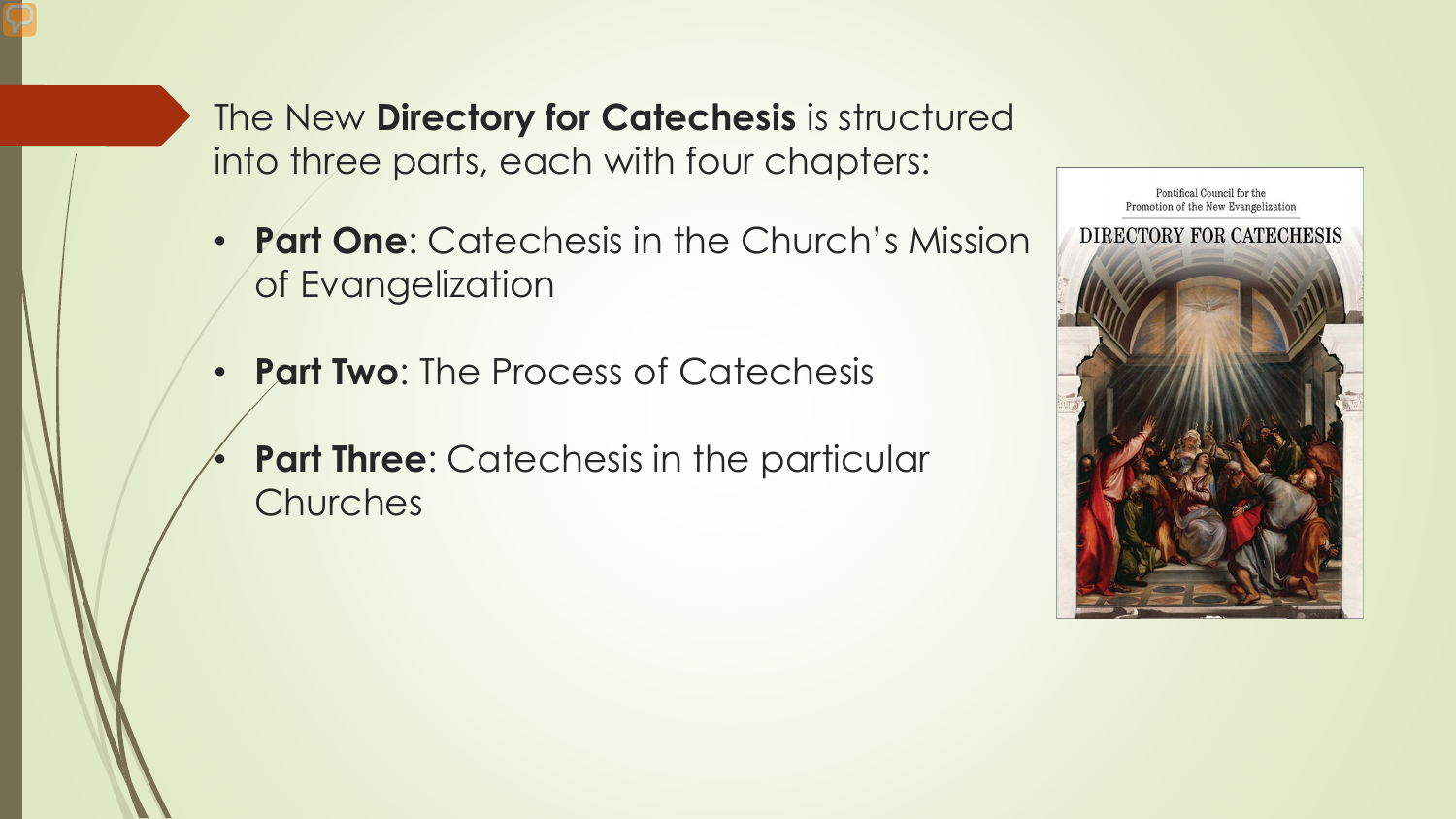The distinctive feature of this Directory is the close connection between evangelization and catechesis.

Pope Francis' apostolic exhortation, Evangelii Guadium provides the inspiration for the new Directory.

The goal of the Directory is to "present the intimate connection between the announcement of the kerygma and its maturation." (Preface)

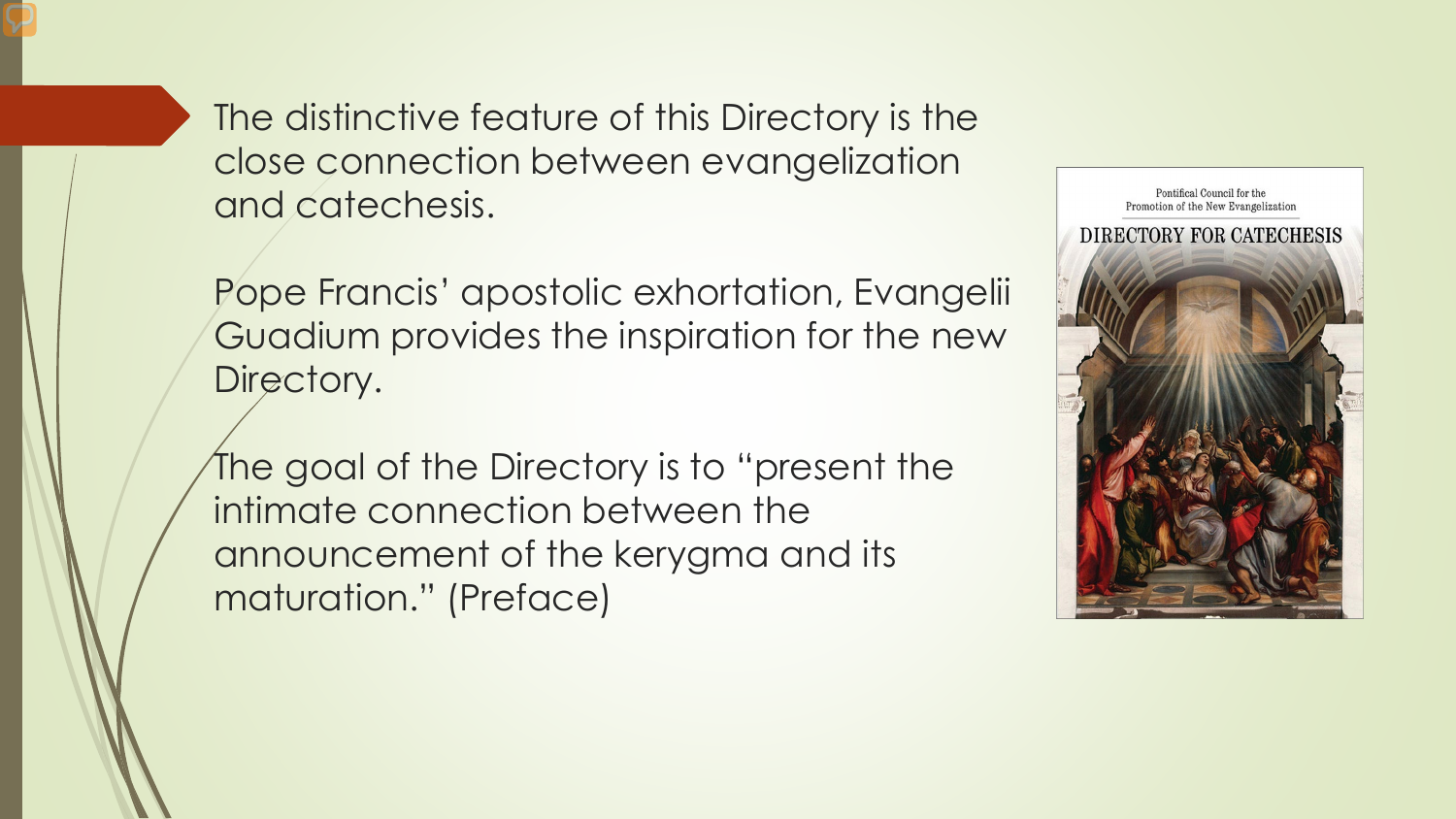**Introduction and Chapter One: Revelation and its Transmission (1-54)**

- **The Catechumenal Model "...catechesis should be** inspired by the catechumenal model." (Introduction)
- **Accompaniment** "…intimate communion with Christ…should be brought about through a process of accompaniment." (Introduction)
- **Divine Pedagogy "...God has revealed himself."** (13)

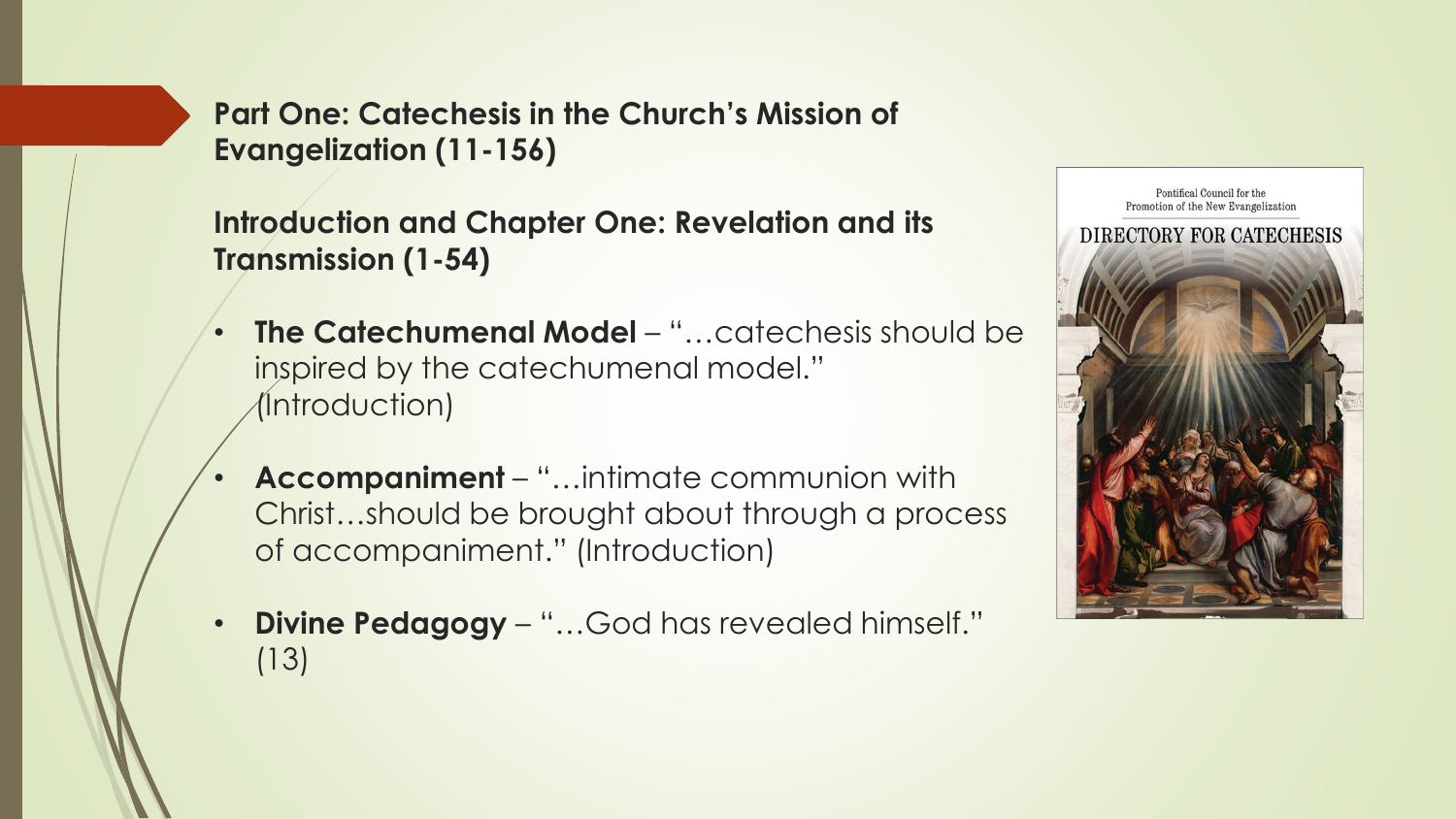**Chapter One: Revelation and its Transmission (11-54)**

- **The Disquiet of the heart–** "Every person, prompted by the disquiet that dwells within his heart..." (17)
- Adherence to the person of Jesus "sincere adherence to his person…" (18)
- **Beyond delivery of a Doctrine** "Evangelizing is not, in the first place, the delivery of a doctrine…" (29)

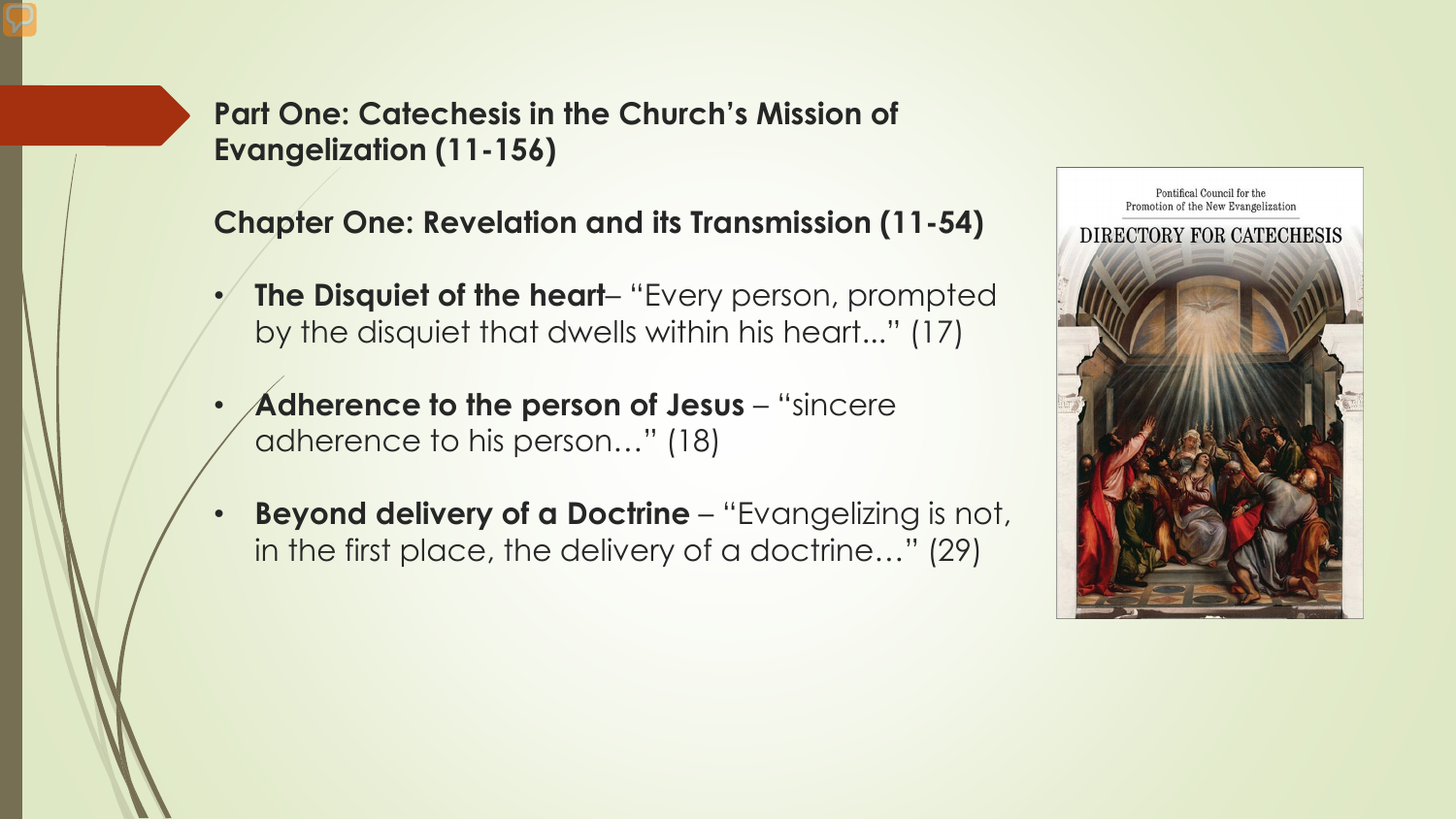**Chapter One: Revelation and its Transmission (11-54)**

- **Aim of Evangelization "the fulfillment of human** life." (30)
- **What's "New" About the New Evangelization?**  "ever more open to the renewing action of the Spirit. (39)
- **Lead with Attitude of Joy** "…[Christians] should appear as people who wish to share their joy…" (41)

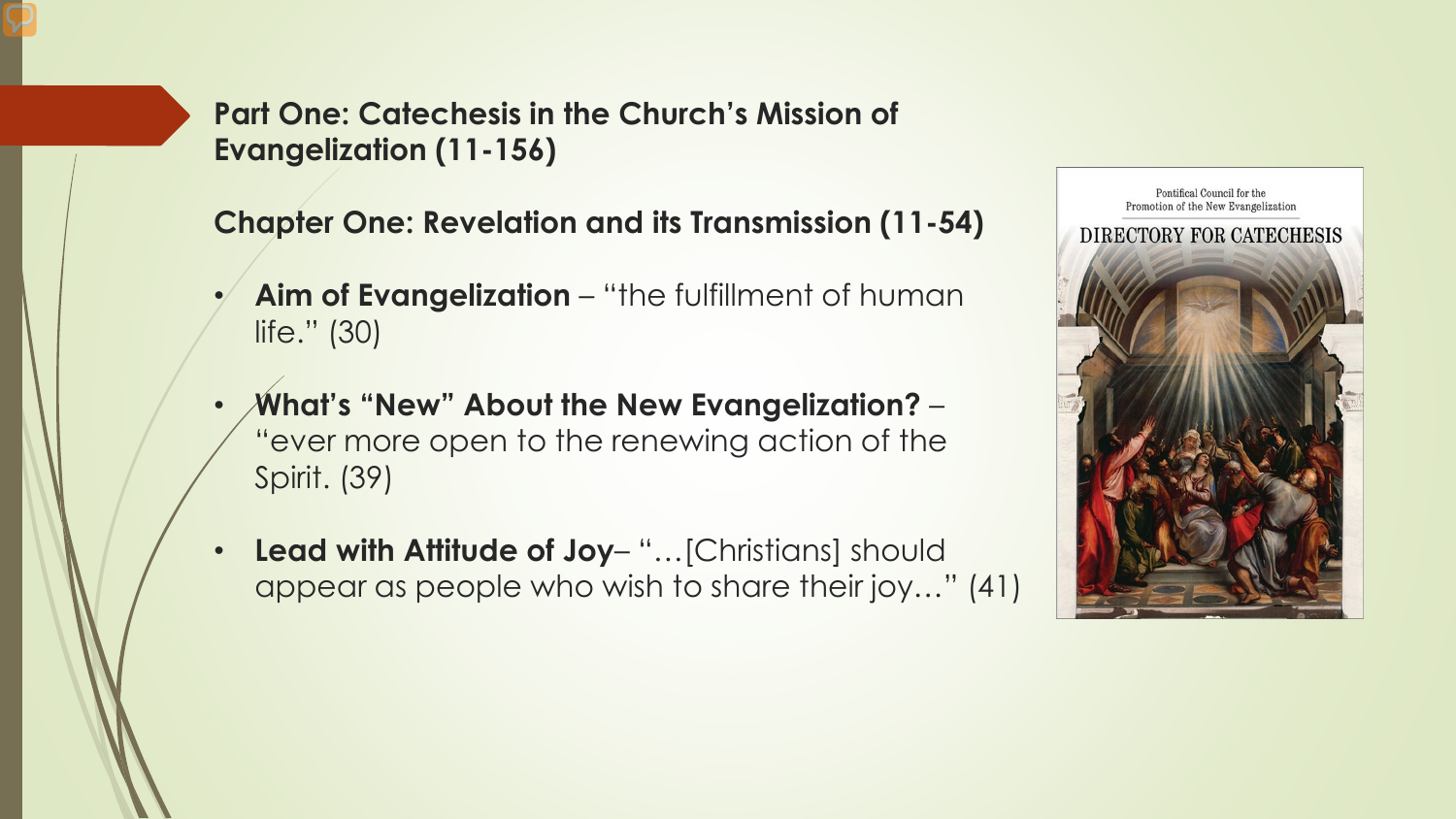**Chapter One: Revelation and its Transmission (11-54)**

- **The Accents of Catechesis** "...a missionary going forth… catechesis under the sign of mercy …catechesis as a laboratory of dialogue." (48-54)
- **A Permanent State of Mission**  "…place herself in a permanent state of mission…. (49)
- **A Sign of God's Mercy** "…[mercy] is catechesis in action" (51)

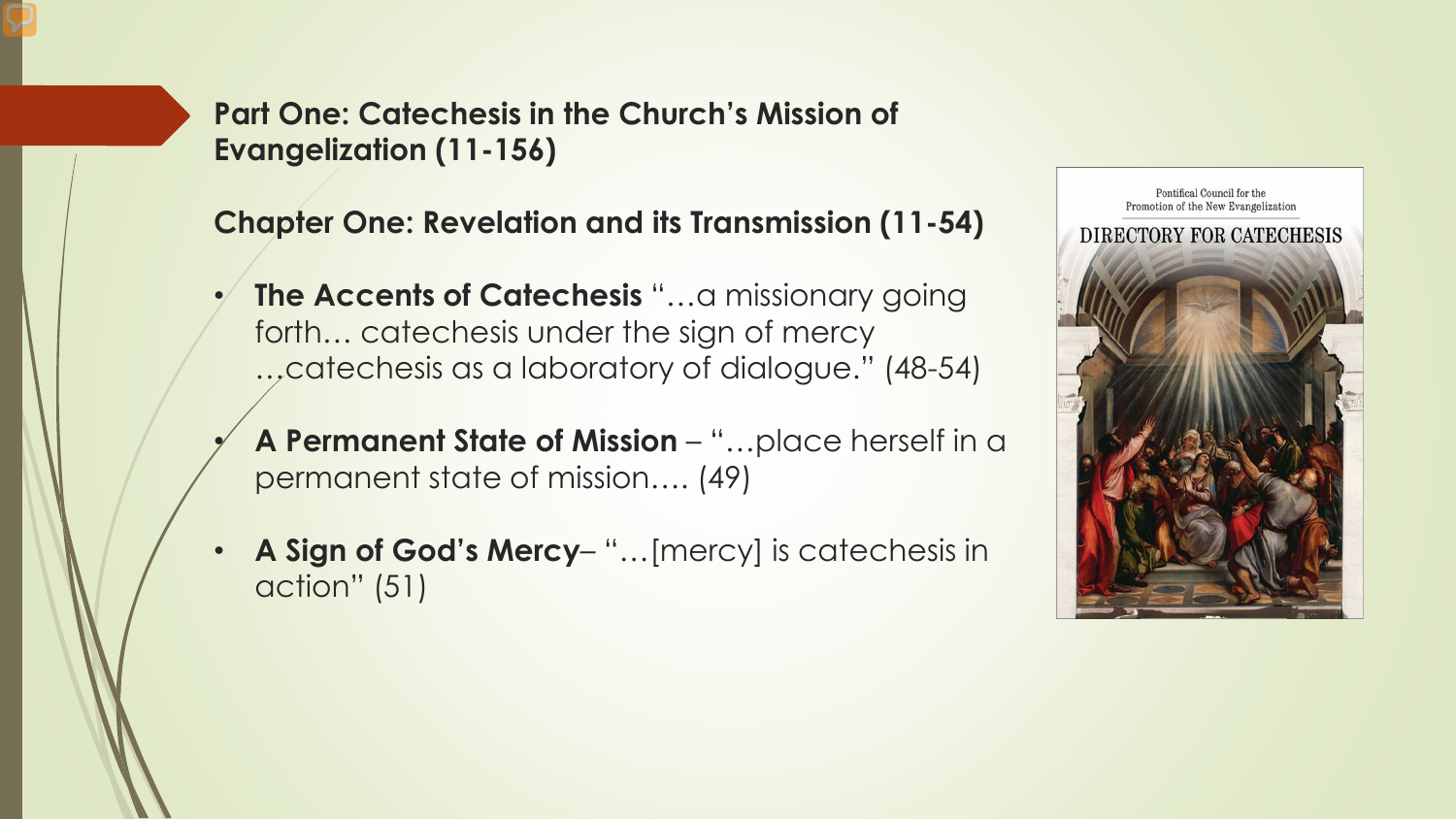#### **Chapter Two: The Identity of Catechesis (55-109)**

- **The Kerygma**  "…a catechesis that is an "entering more deeply into the kerygma." (57)
- **Kerygmatic Witness**  "…the life of the witness…becomes that which touches and moves the hearer. (58)
- **Catechumenal Inspiration** "... taking on its style and its formative dynamism…" (64)

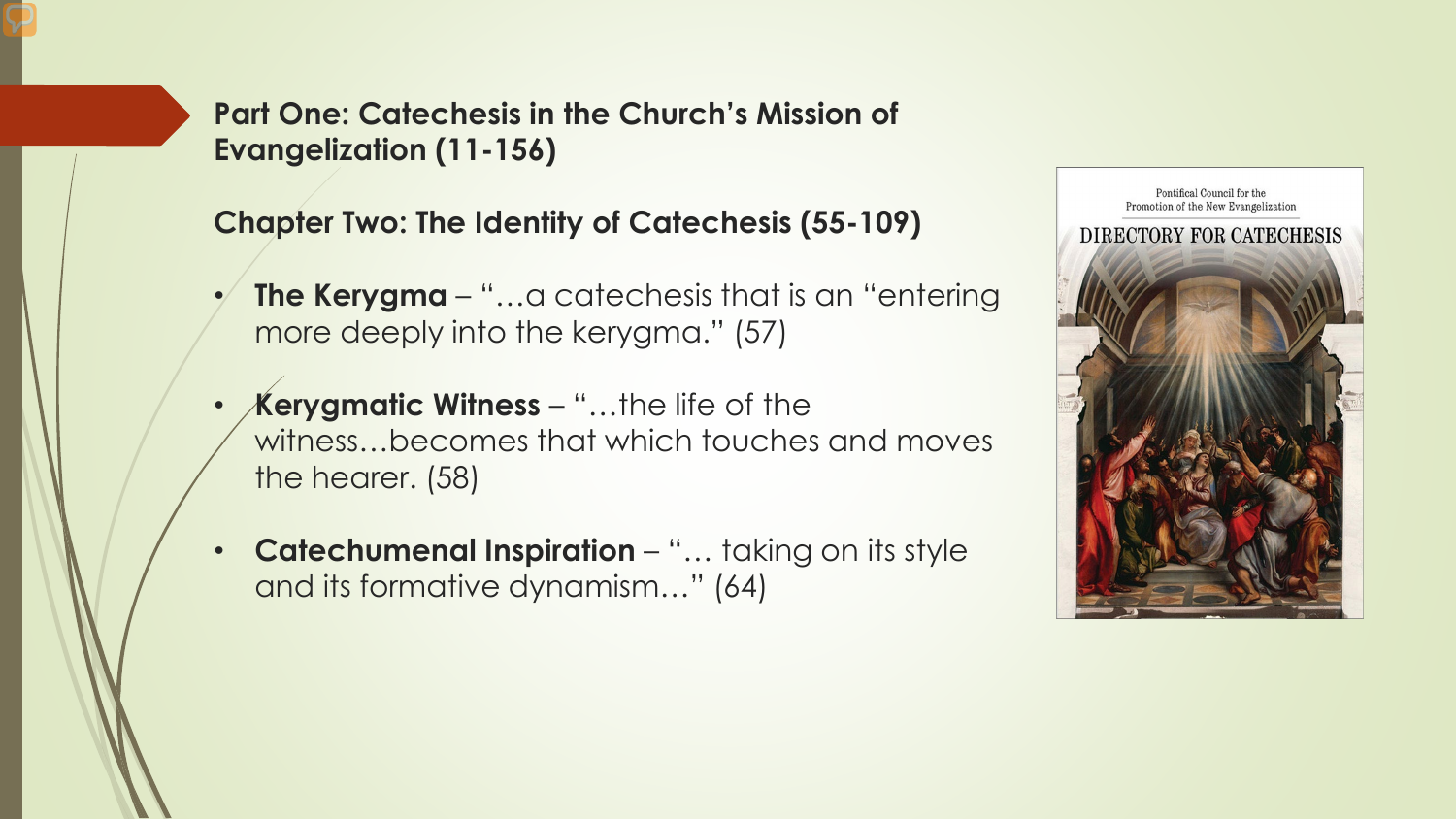**Chapter Two: The Identity of Catechesis (55-109)**

- **The First Proclamation–** "...it is the principal proclamation..." (68)
- **Restored Order** "...put the sacrament of the Eucharist at the center. (70)
- **Conversion**  "… to live the Christian life in a state of conversion." (73)
- **Intimacy with Jesus "...the definitive aim of** catechesis…" (75)
- **Adult Catechesis**  "…must be considered the chief form of catechesis…" (77)

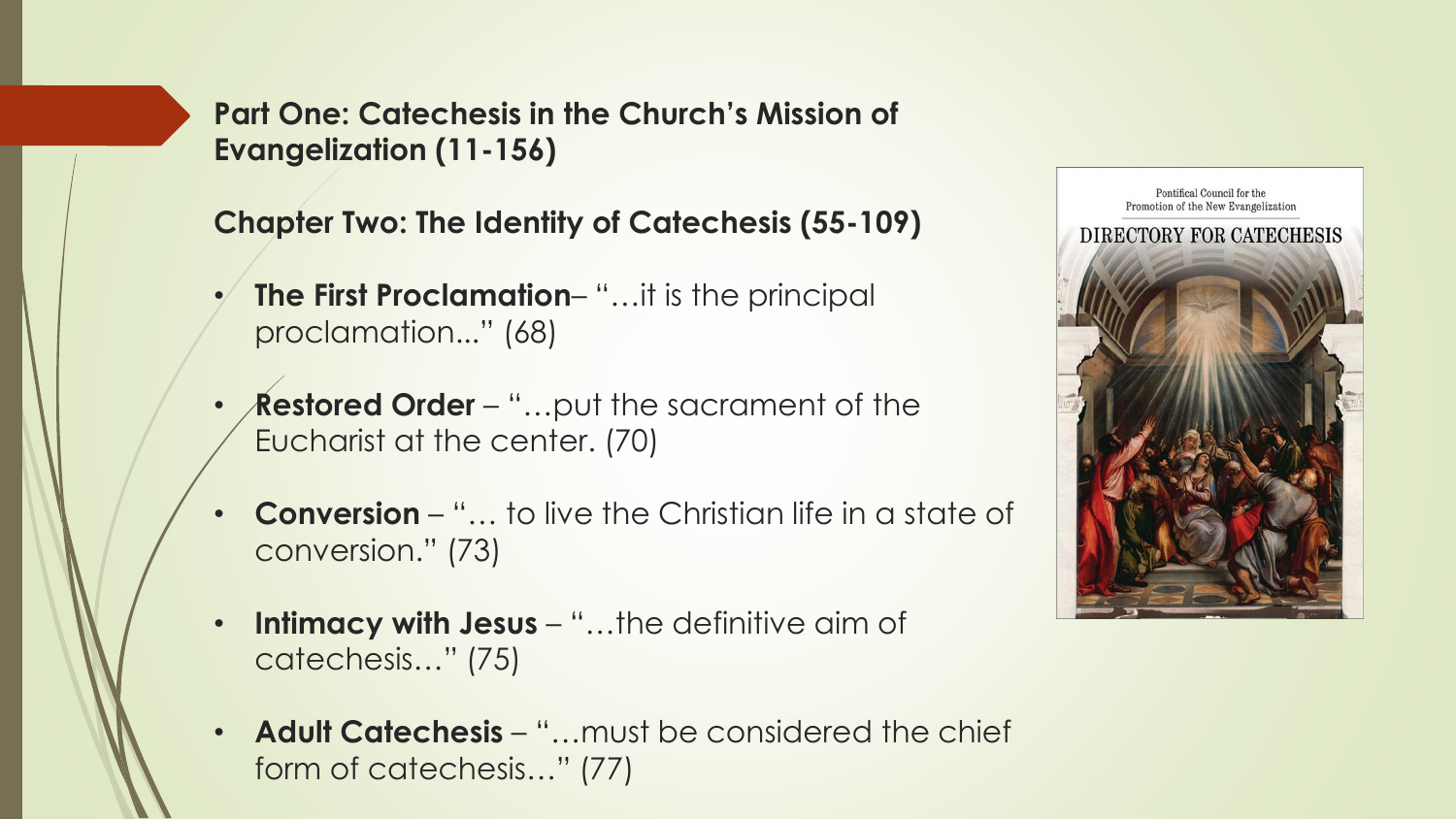#### **Chapter Two: The Identity of Catechesis (55-109)**

- **Forming Attitudes**  Catechesis educates the believer in the attitudes…" (82)
- **A Climate of Prayer** When catechesis is permeated by a climate of prayer..." (86)
- **Liturgy and Catechesis** "... to live the Christian life in a state of conversion." (96)
- **Beauty**  "…attend to the way of beauty…" (108)

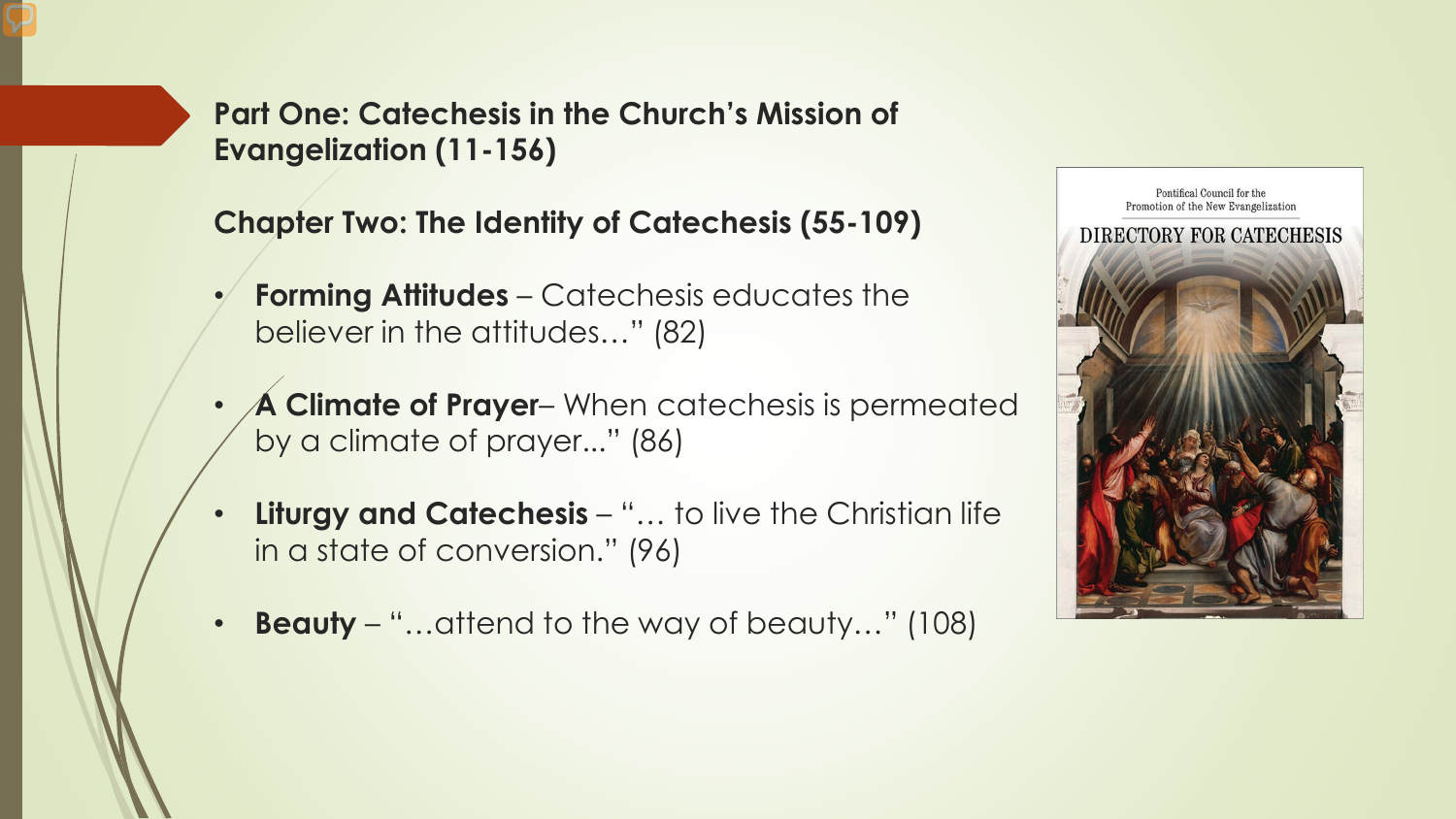**Chapter Three: The Catechist (110-129)**

- **The Vocation of the Catechist** The catechist is a Christian who receives a particular calling from God…" (112)
- **The Identity of the Catechist** The catechist is...a keeper of the memory of God..." (113)
- **The Catechetical Community** "[The] group of catechists…" (116)
- **Public Recognition of Catechists**  "…religious and laity publicly recognized and permanently dedicated to catechesis." (123)

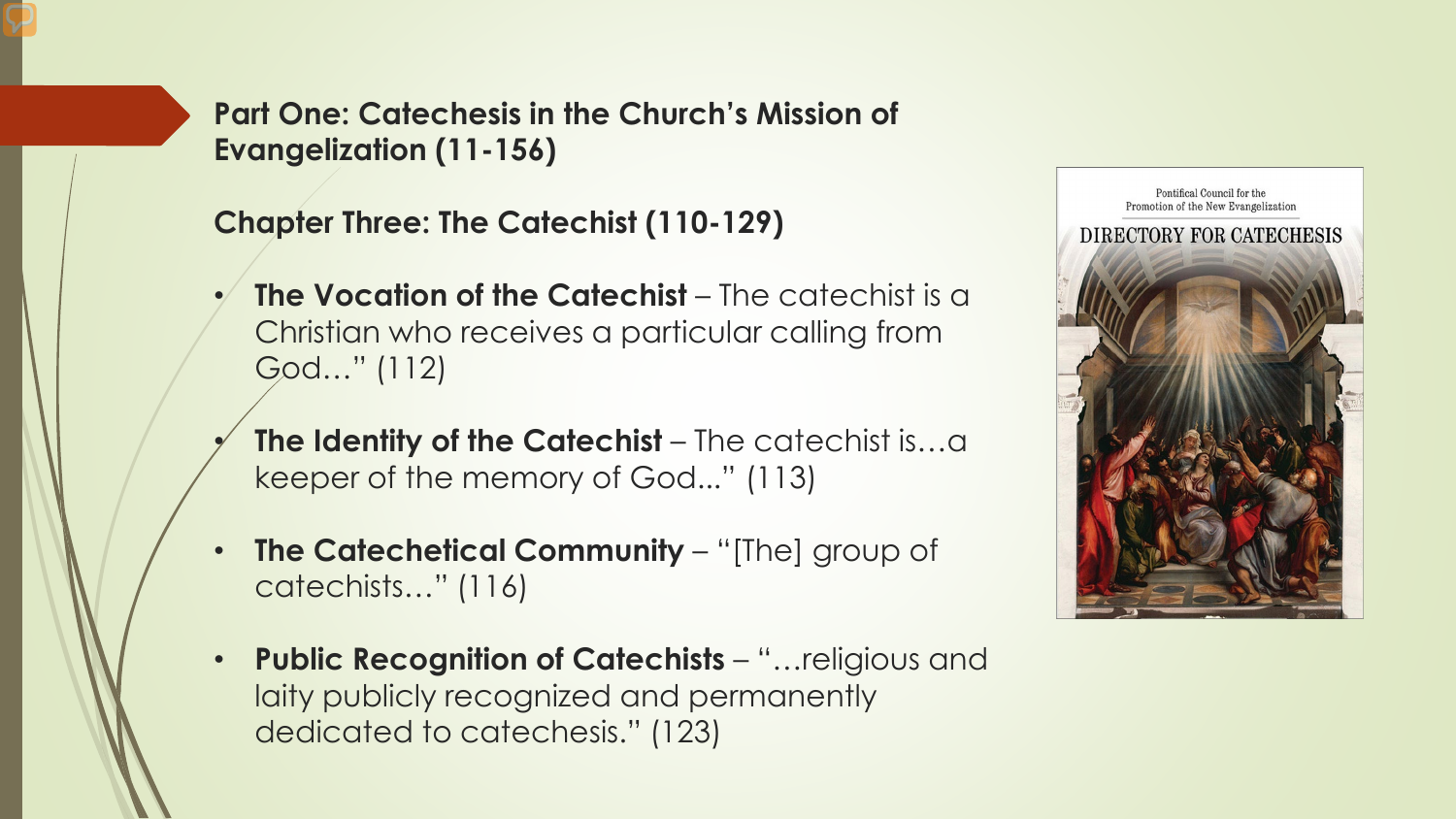#### **Chapter Three: The Catechist (110-129)**

- **Parents as Witnesses** The catechist is a Christian who receives a particular calling from God…" (124)
- **Contribution of Women**  "…inspired by the genius of women…" (128)

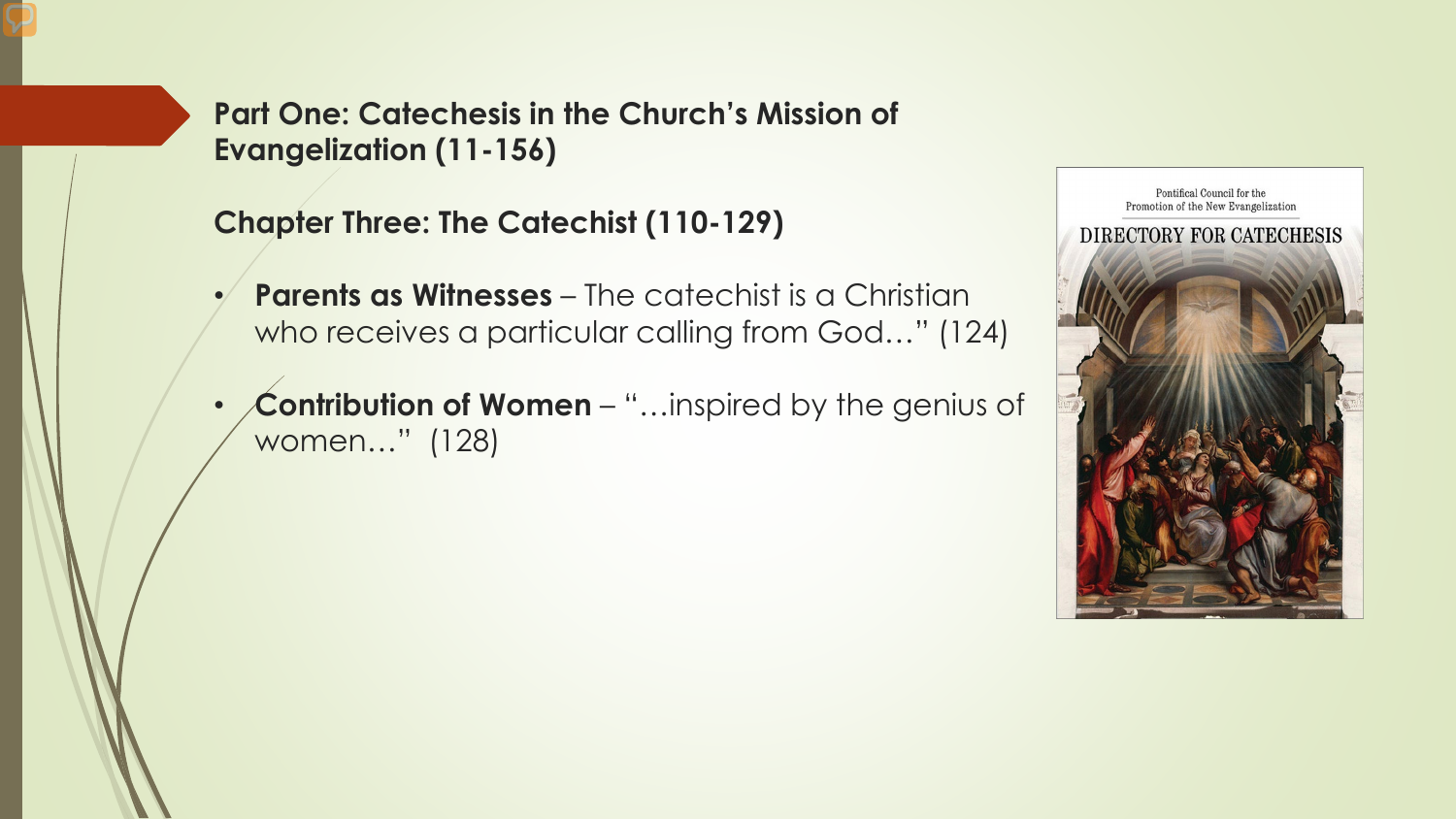**Chapter Four: The Formation of Catechists (130-156)**

- **Catechist Formation**  "…devote sufficient energies and resources to the formation of catechists**…"**(130)
- **Three-Dimensional Formation**  "…being knowing and savoir-faire." (136)

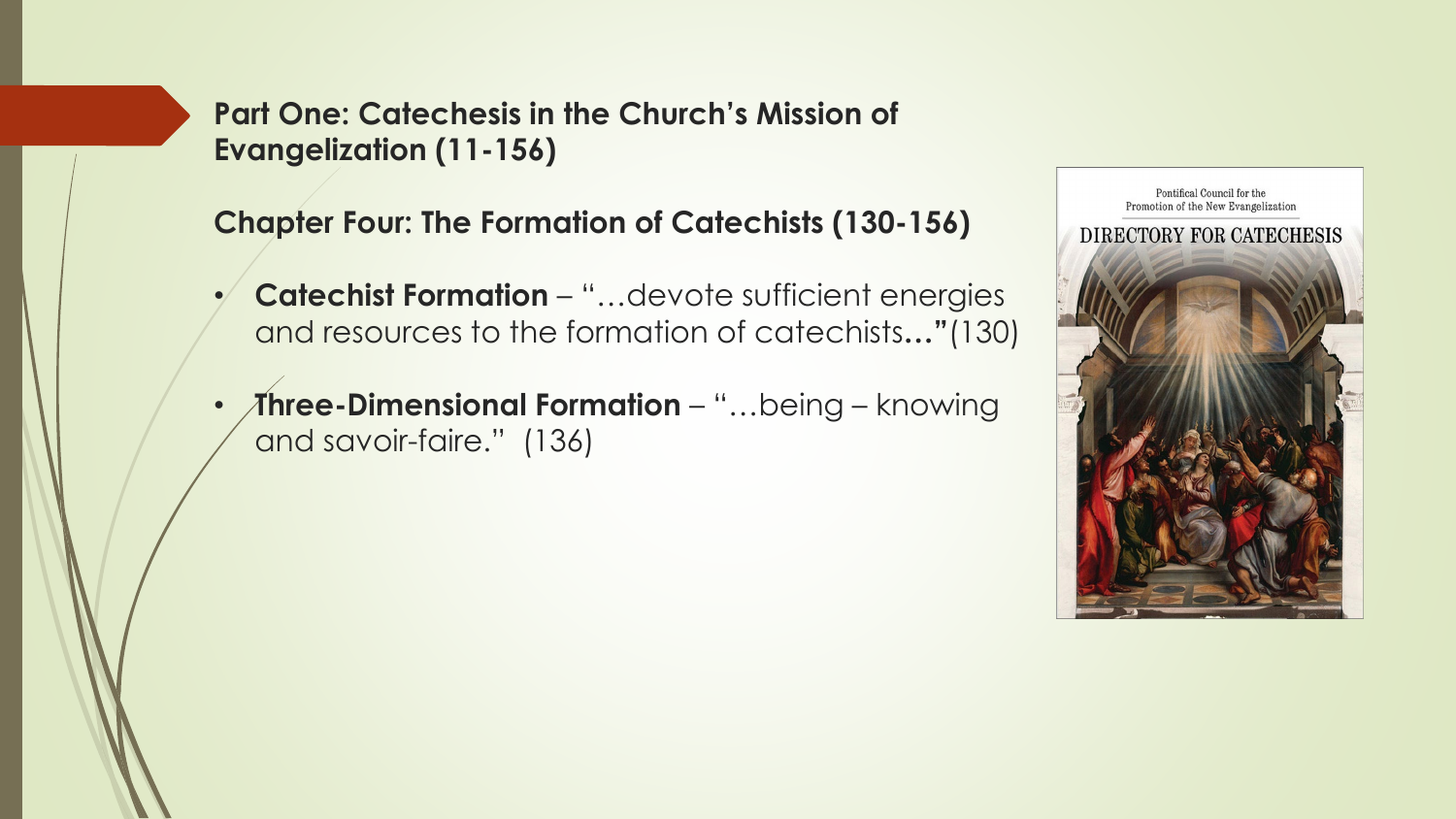## **WHAT'S THAT MEAN?**

- How does the overview of Part One of the New Directory call you to *think about catechesis differently*?
- How does it invite you to *talk differently about catechesis*?
- How does it invite you to *go about doing catechesis differently*?

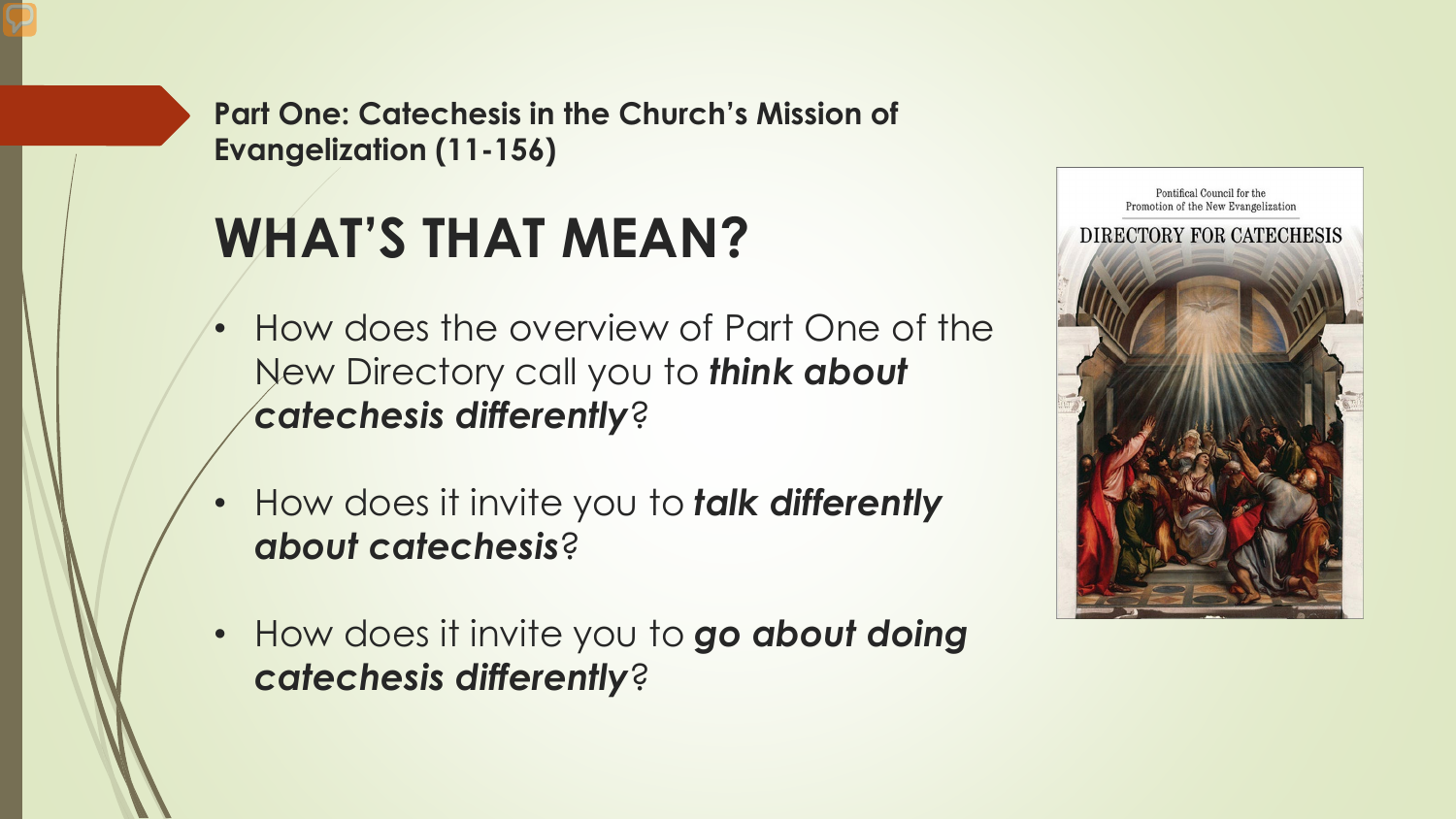### So how might we think about catechesis differently?

- We will think about catechesis less as the passing on of information and more as the facilitating of transformation that comes about by encountering the person of Jesus Christ.
- We will think more about stages of growth/faith development rather than age level.
- We will think of beauty as part of the catechetical curriculum.
- We will think of ourselves as being in a "permanent state of mission."
- We will think of works of mercy as a form of catechesis.
- We will think of catechists as mystagogues.
- We will help parents think of faith formation without falling into a "mentality of delegation."
- We will think of faith formation as an invitation to a banquet, filled with joy, rather than as a set of obligations to follow.
- We will think of liturgy and catechesis as being inseparable.

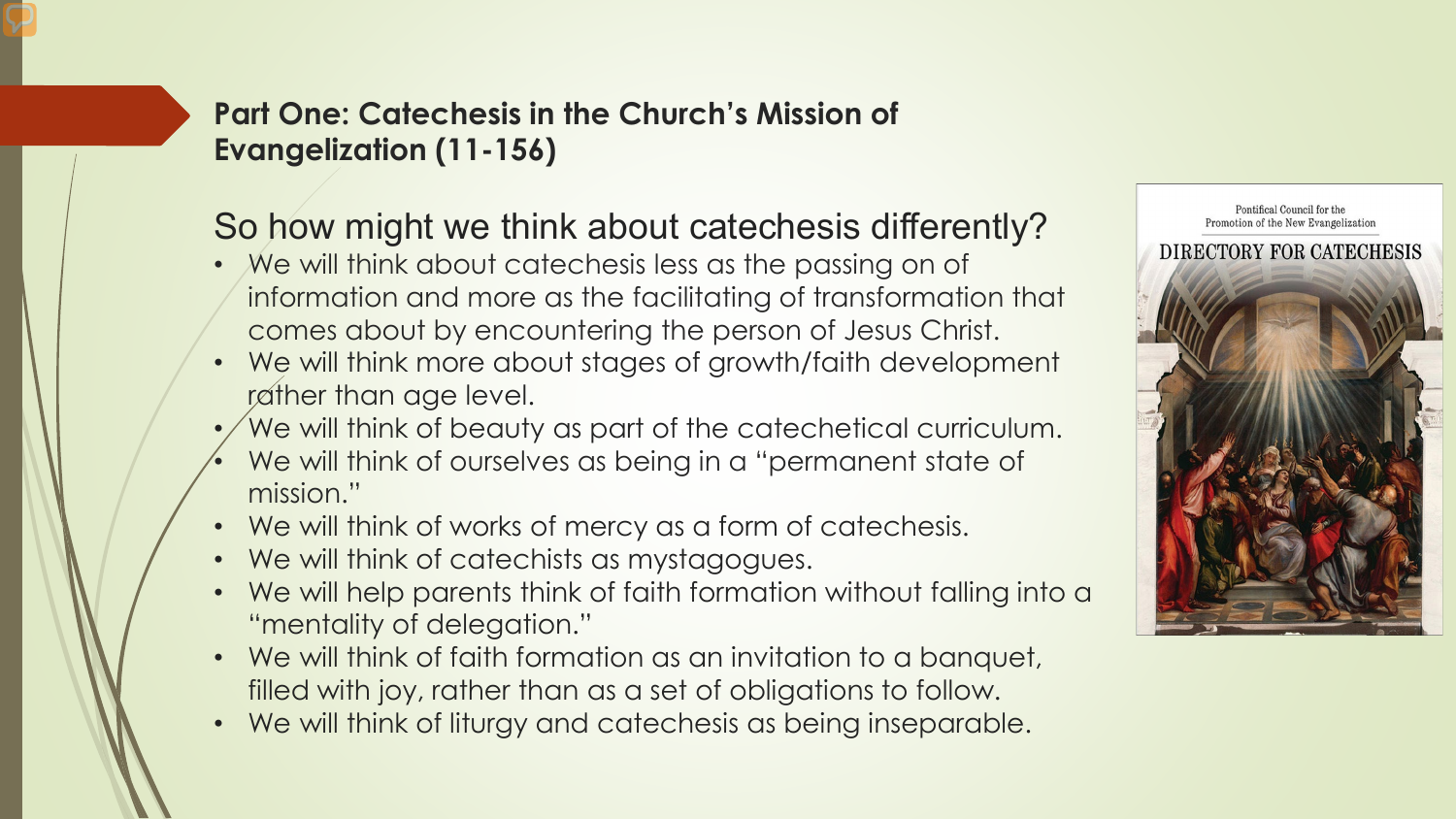### So how might we talk about catechesis differently?

- Going forward, we will talk about catechesis and evangelization in the same breath.
- The Kerygma (first proclamation) will become a part of our vocabulary.
- The name of Jesus and the sharing of personal stories will more easily flow from our lips.
- We will speak of catechists as having a vocation.
- We will regularly speak of the art of accompaniment and how it is practiced in catechesis.
- We will speak of the acts of mercy the way we speak of doctrinal elements (i.e. as part of the curriculum).
- We will speak of mystagogy as a normal, ongoing element of catechesis, not as a period in the catechumenate.
- We will speak of parents as the most effective witnesses of faith to their children.

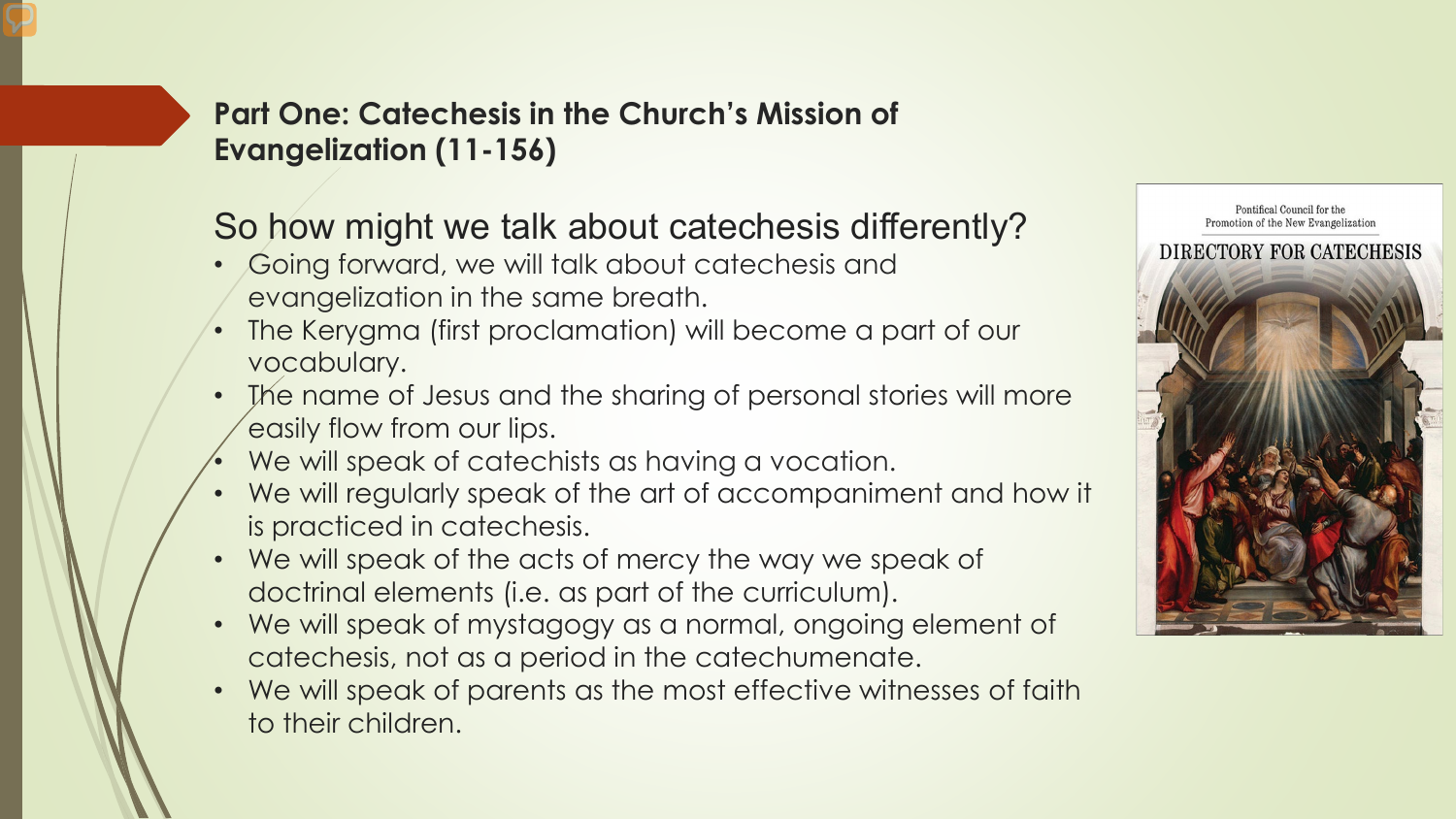#### So what might we be doing differently in catechesis?

- We will gradually move away from age-level models to models that more closely resemble the catechumenate characterized by accompaniment and stages of growth.
- Every aspect of our catechesis will be powered by the "first proclamation" - i.e. we will engage in a more evangelizing catechesis.
- We will invite participants to encounter beauty as part of the catechetical process/encounter.
- We will focus on helping people discern their vocation in life/a new direction in life rather than just equipping them with content and practices.
- Participation in acts of mercy will become part of the curriculum as will joyful liturgical celebrations and meaningful prayer experiences.
- We will do catechist formation, not as a task to complete for certification, but as an ongoing deepening of the catechist's vocation and a deepening of her/his relationship with the Lord.
- We will catechize liturgically and celebrate liturgy in a manner that catechizes effectively.

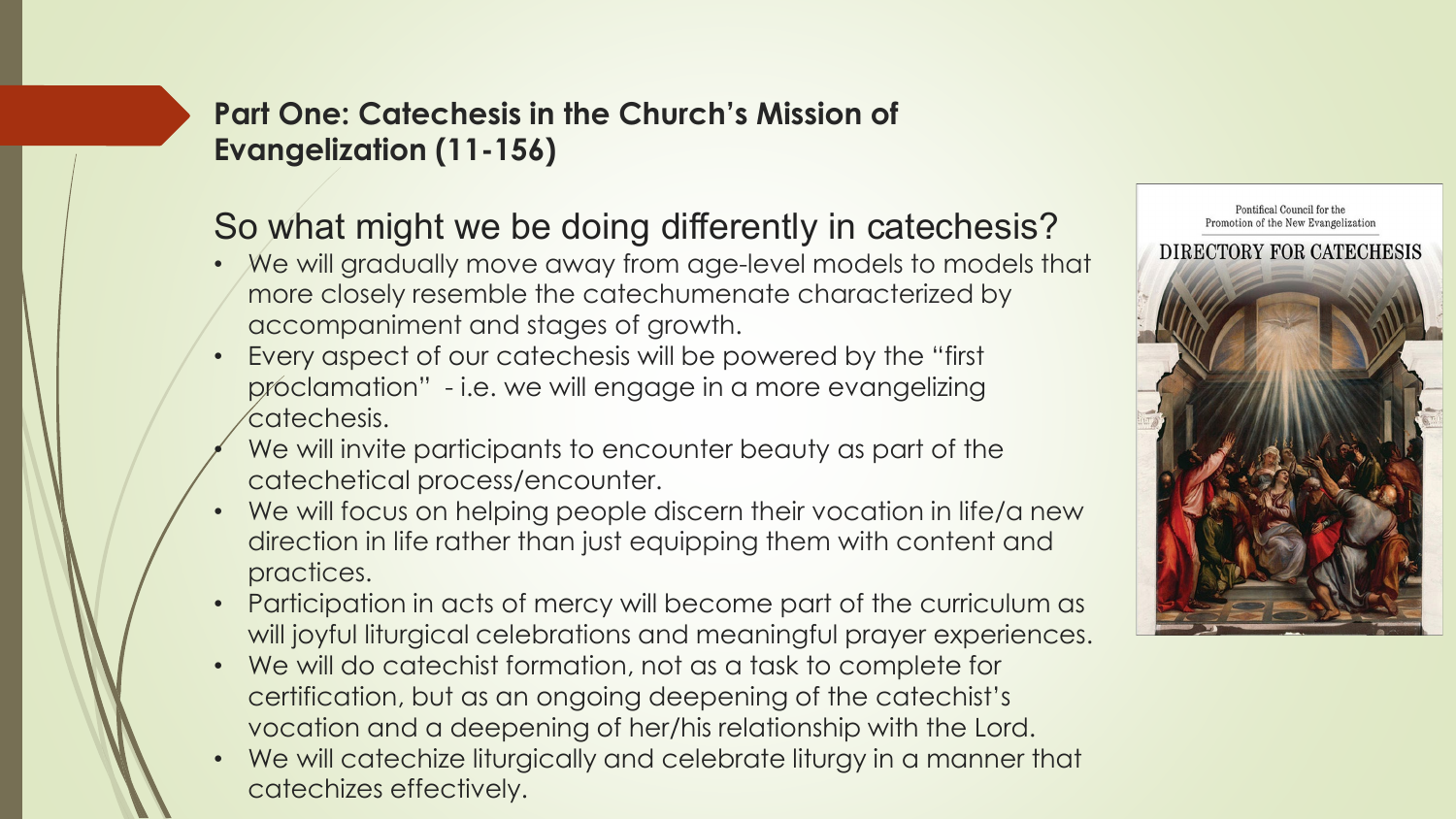#### **Preparation Prayer for a Parish Catechetical Leader**



Lord, Divine Source of All Truth, I have been called by you into the ministry of love. We can not love what we do not know; by my service to the parish and to all the world, may others come to love you with greater devotion because they have come to know You more.

As You, my God, have made Yourself known through the service of the prophets and holy people, and through the ministry of Your Son, Jesus, may I too be a living sign of Your Love, a window to the wonder of Your Presence.

Come be with me in the midst of daily duties that often seem so routine or difficult. Teach me, Lord, that You reveal Yourself in what seems to be failure as well as in success so that I may, with confidence, do all things out of love for You. With such an awareness, my joy will come in service rather than in success.

I ask this of You in the name of Your Son, Jesus Christ, who lives with You and the Holy Spirit, forever and ever. Amen+

Copyright © 1980, Edward M. Hays, Prayers for The Servants of God, Forest of Peace Publishing. All rights reserved.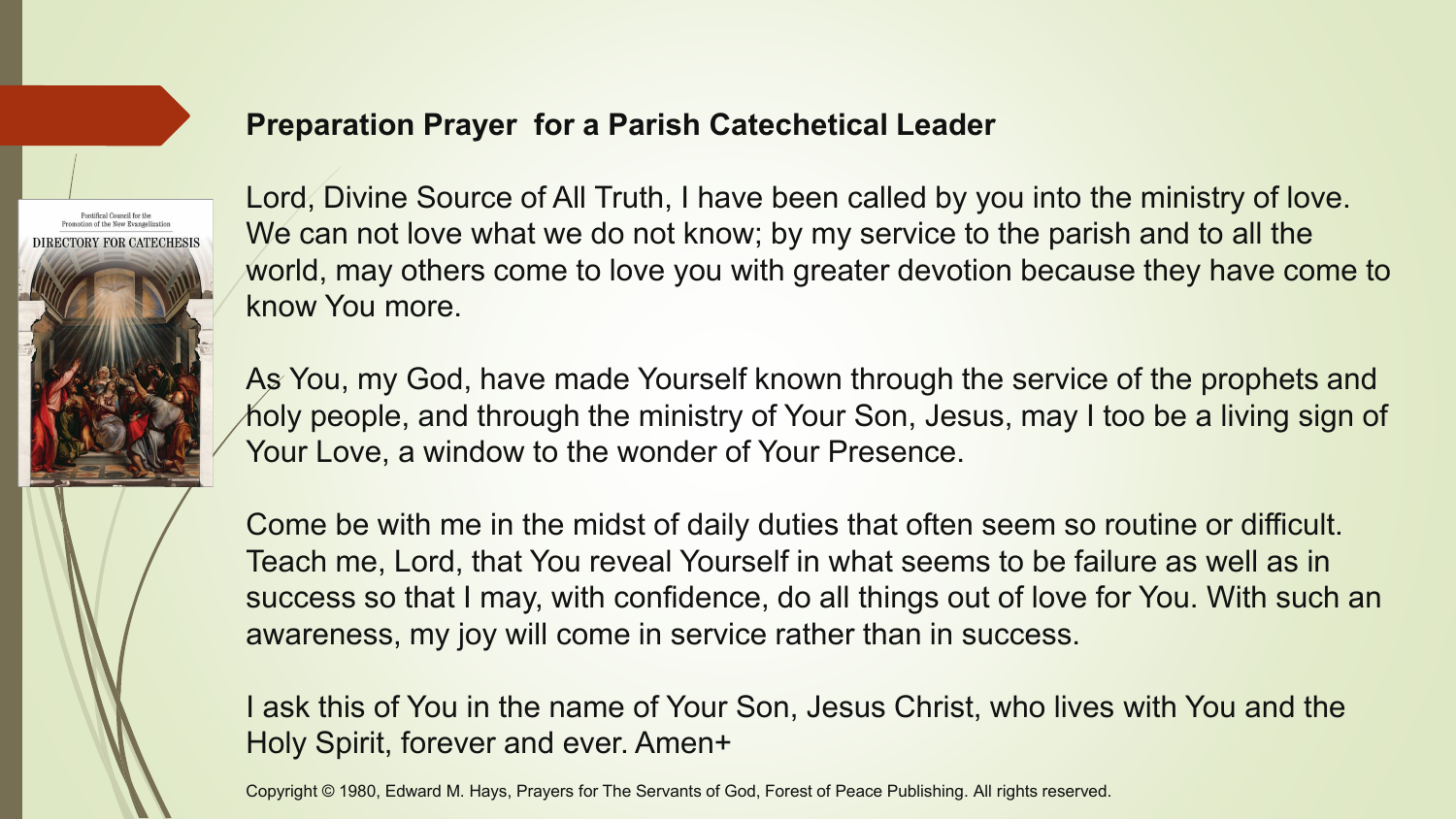When it comes to the process of catechesis (methodology, pedagogy, etc.) one of my favorite approaches is…

- Storytelling
- Role playing/dramatization
- Group work
- **Memorization**
- Socratic method (Q&A)
- Read and discuss textbook/written resources
- View and discuss video
- Games and activities
- Craft activities
- Other

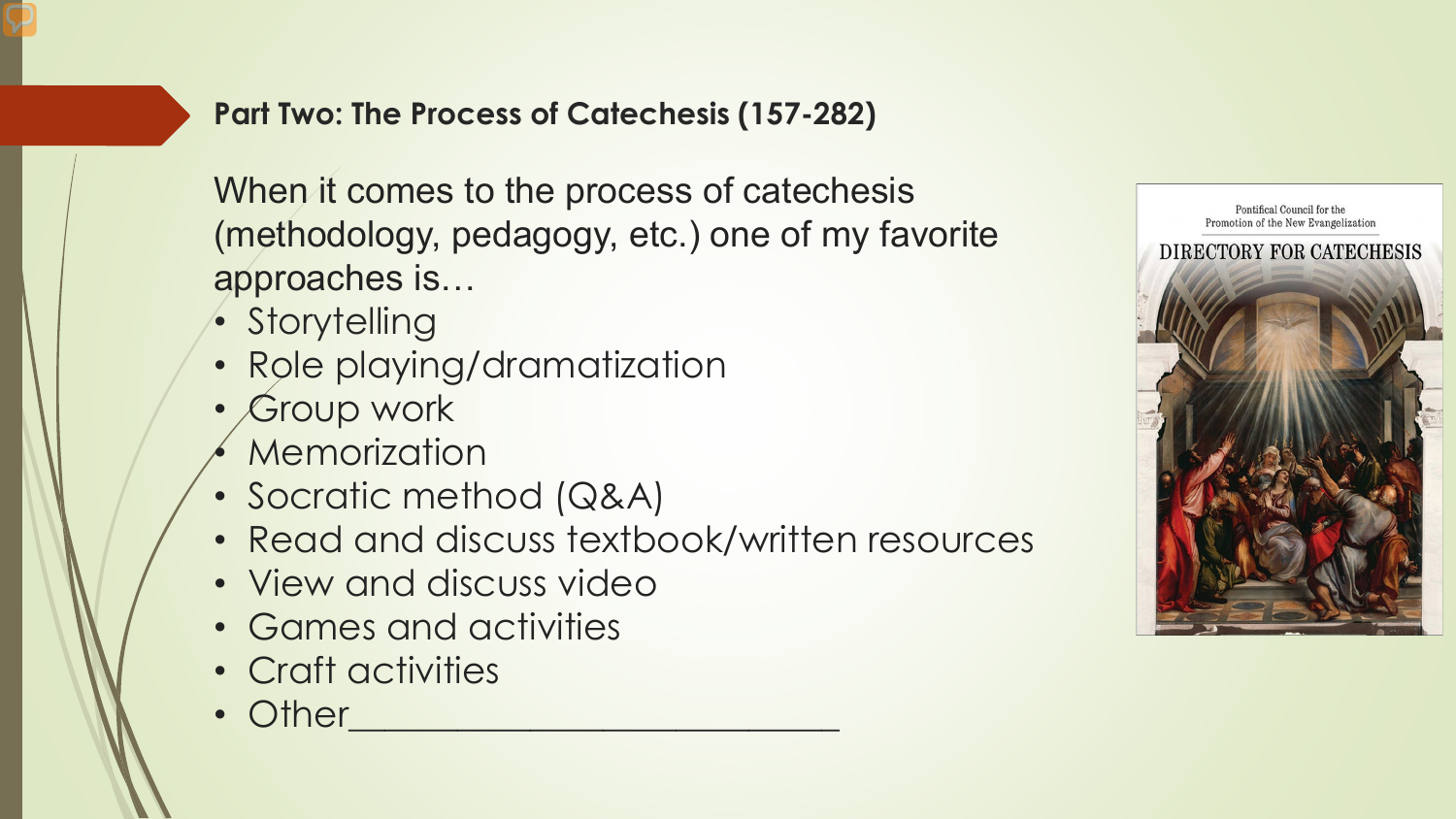Chapter Five: Divine Pedagogy (157-181)

- **The Pedagogy of God**  "follows in the footsteps of God's pedagogy (157)
- **The Person of Jesus**  "At the center of all catechesis is the person of Jesus Christ…" (169)
- **The Meaning of Life "The Christin message must"** therefore always be presented in a way that connects with life…" (172)
- **Beauty** "…to believe in and follow him is…something beautiful…" (175)

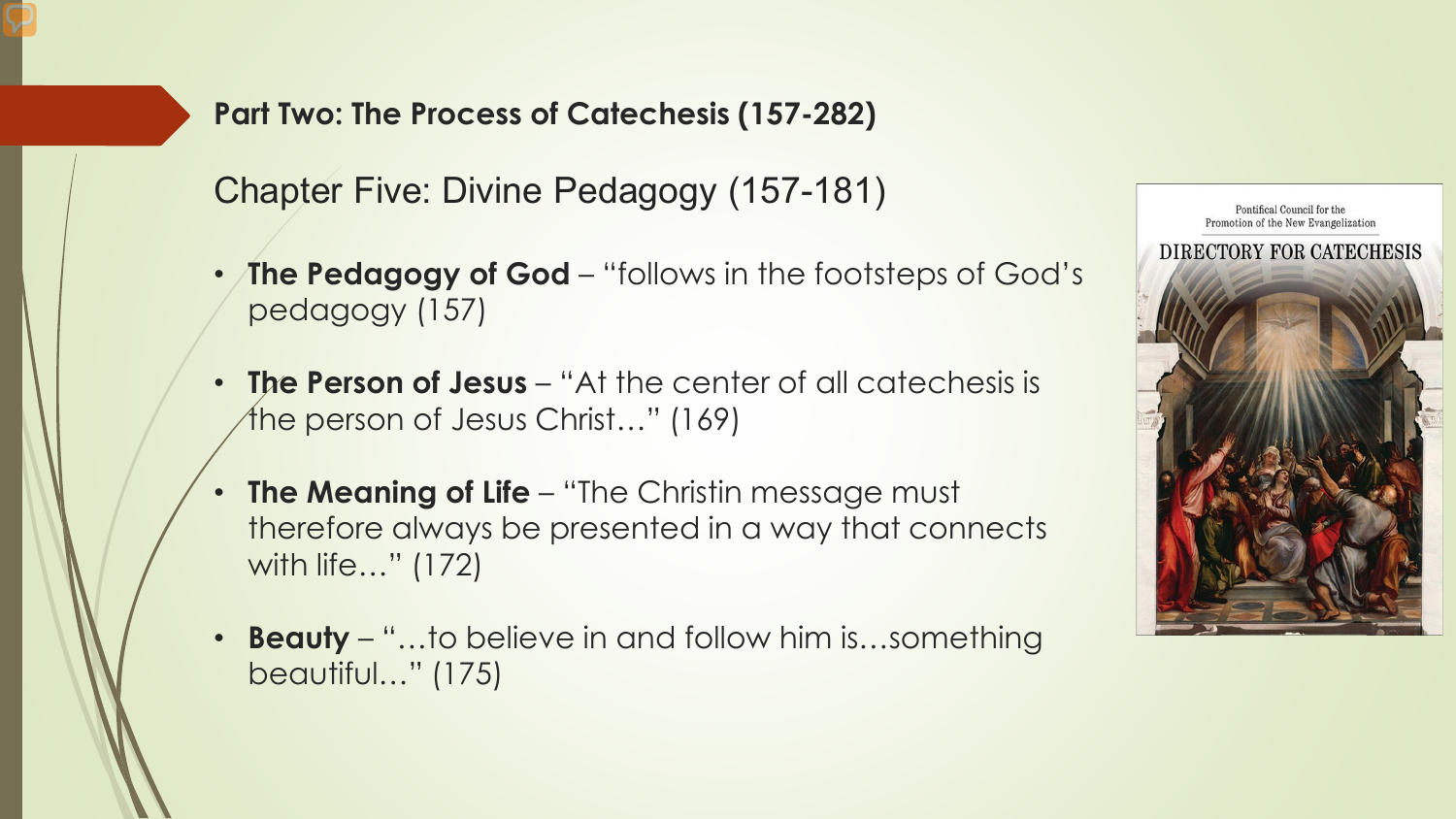Chapter Six: The Catechism of th Catholic Church (182-184)

- **An Indispensable Resource**  "The Catechism is…"(184)
- **The Catechist as Mediator**  "…always requires mediation" (190)

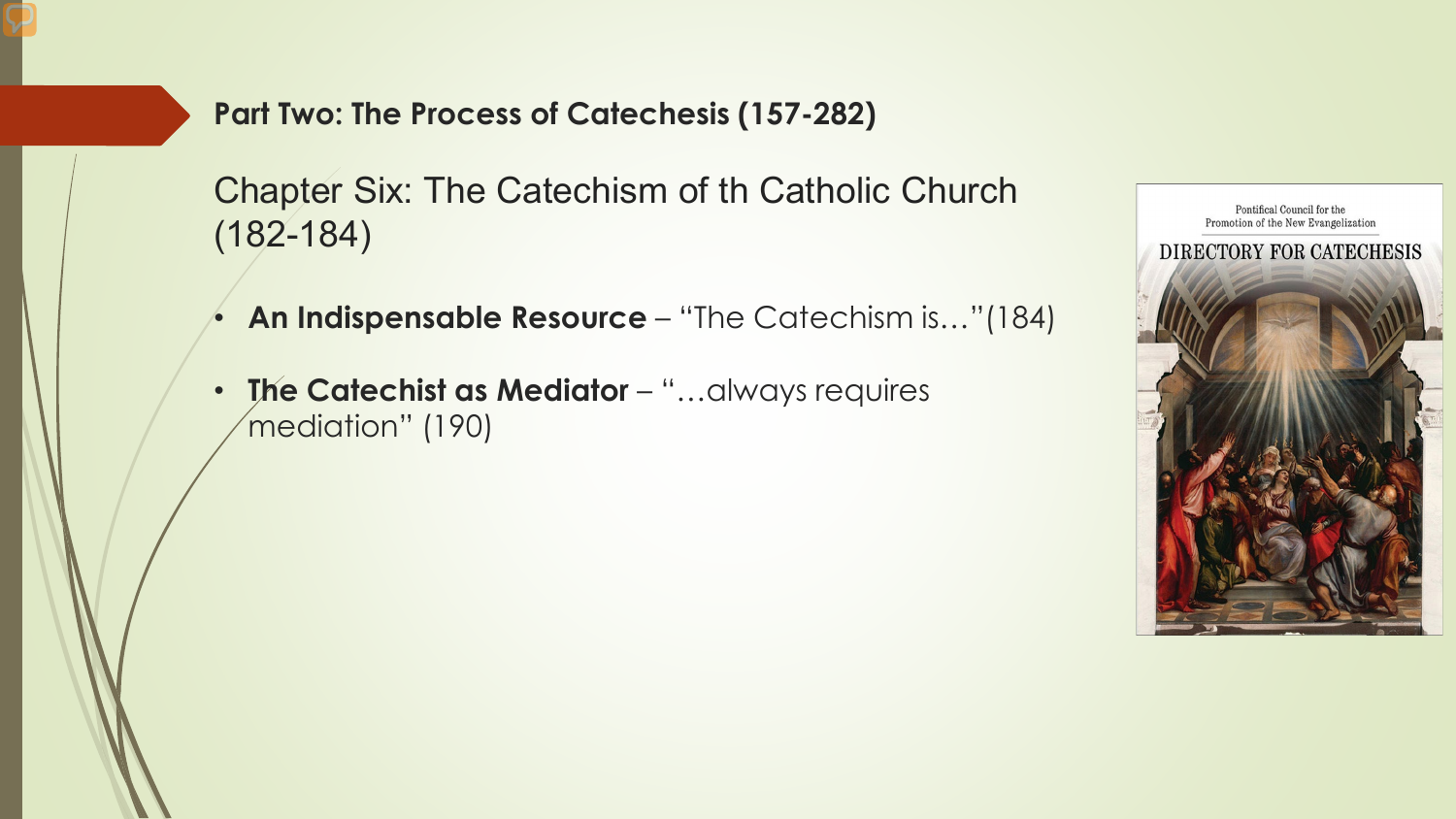Chapter Seven: Methodology in Catechesis (194-223)

- **Variety of Methodologies**  "Catechesis does not have a single method…"(195)
- **Human Experience**  "…the space in which God speaks" (197)
- **Interpret Life** "Catechesis...helps to illuminate and interpret the experiences of life…" (199)
- **Memorization**  "…assist in the memorization of these…" (202)
- **Languages**  "…biblical, symbolic-liturgical, doctrinal, and formative." (205)
- **Storytelling**  "Catechesis[…]takes an interest in narrative…" (207)
- **Sacred Art**  "…encounter with God through the contemplation of their beauty." (209)

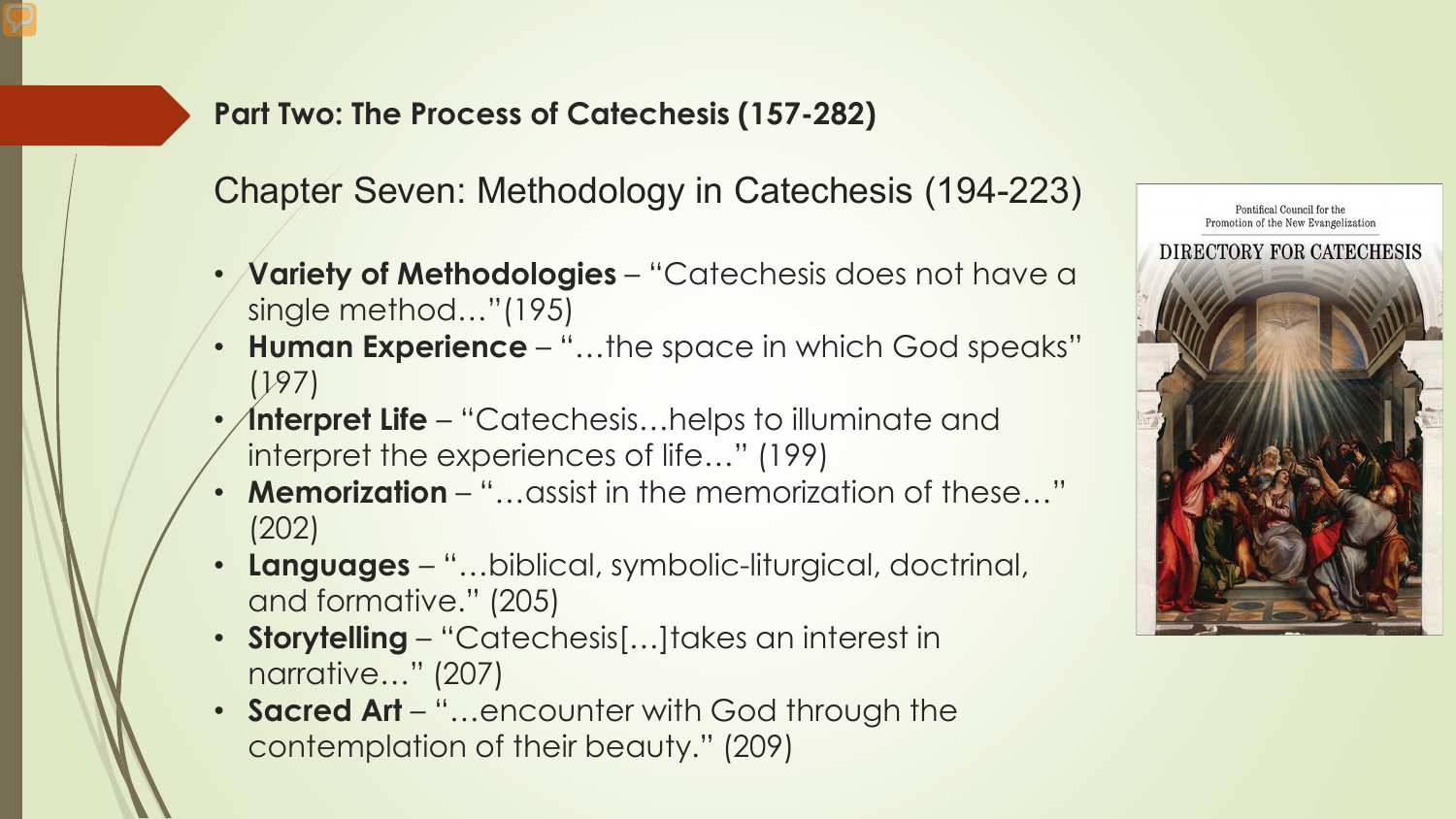Chapter Seven: Methodology in Catechesis (194-223)

- **Sacred Music**  "…is also a vehicle of the faith…"(211)
- **Artistic Experiences**  "…the letting go of a certain intellectualism…" (212)
- **Digital Phenomena**  "…the risk of appearing insignificant…" (213)
- **Caution about the Digital World "...can leave profound** marks…" (216)
- **Cooperative Learning** Paying attention to group relationships…" (218)
- **Beyond Academic Settings**  "…do not constitute the best places…" (222)
- **New Settings**  "…the home, the office, educational, cultural, and recreational environments, prisons, etc." (223)

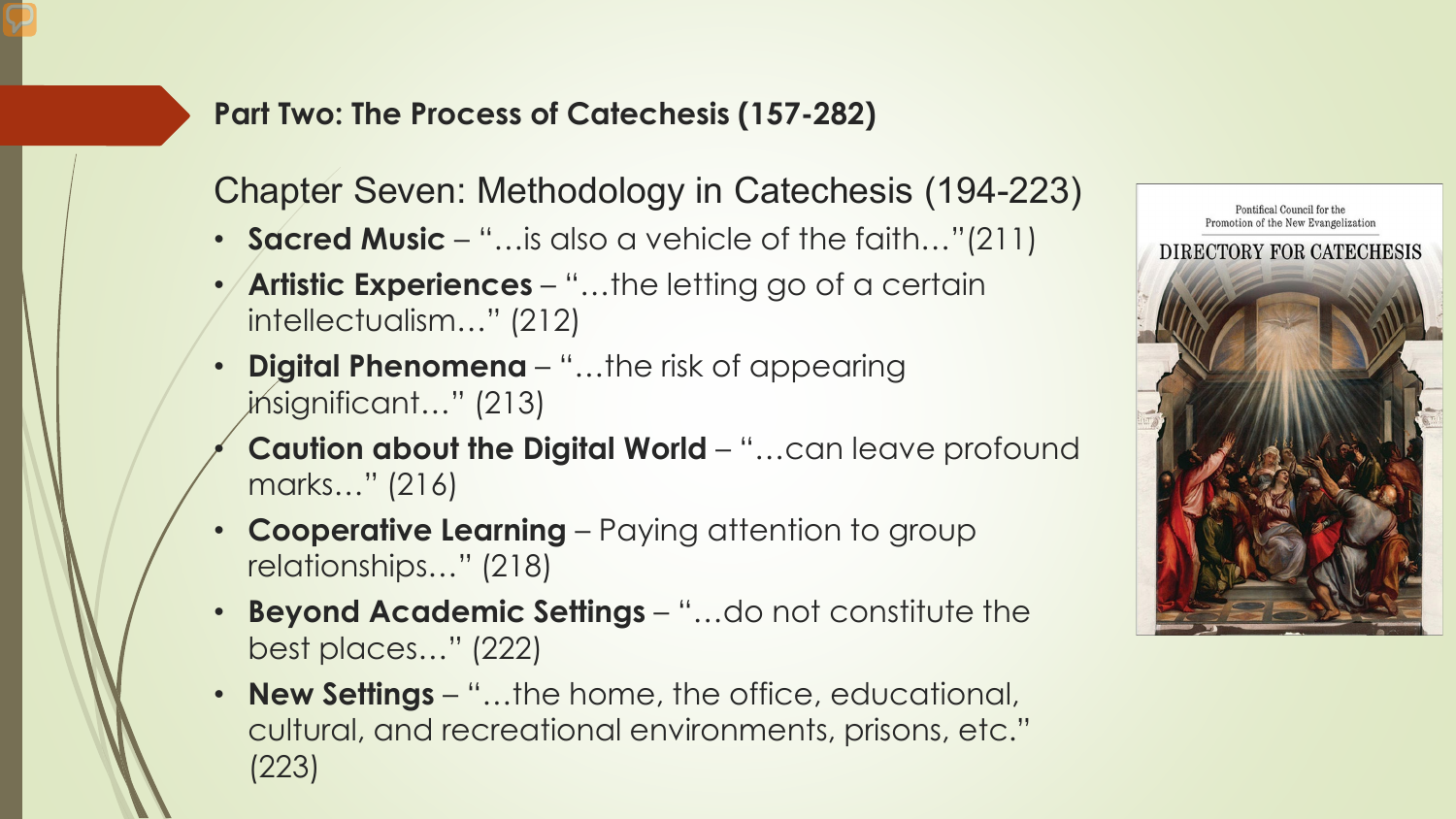Chapter Eight: Catechesis in the Lives of Persons (224-282)

- **Family as Witness** "more witnessed to than taught…"(227)
- **Get Real** "…not detached from personal problems." (230)
- **Decisive Moments** "...in which people more readily allow themselves to be touched by God's grace…" (232
- **Stop Calling it "Marriage Prep"** "…in order to restore to this journey its authentic meaning…" (232)
- **New Family Realities** "…take a realistic view of the heterogenous family realities…" (234)
- **Early Childhood**  "it is from the tenderest age…" (236)
- **Adolescence** "…is not a pathology that we must combat." (248)

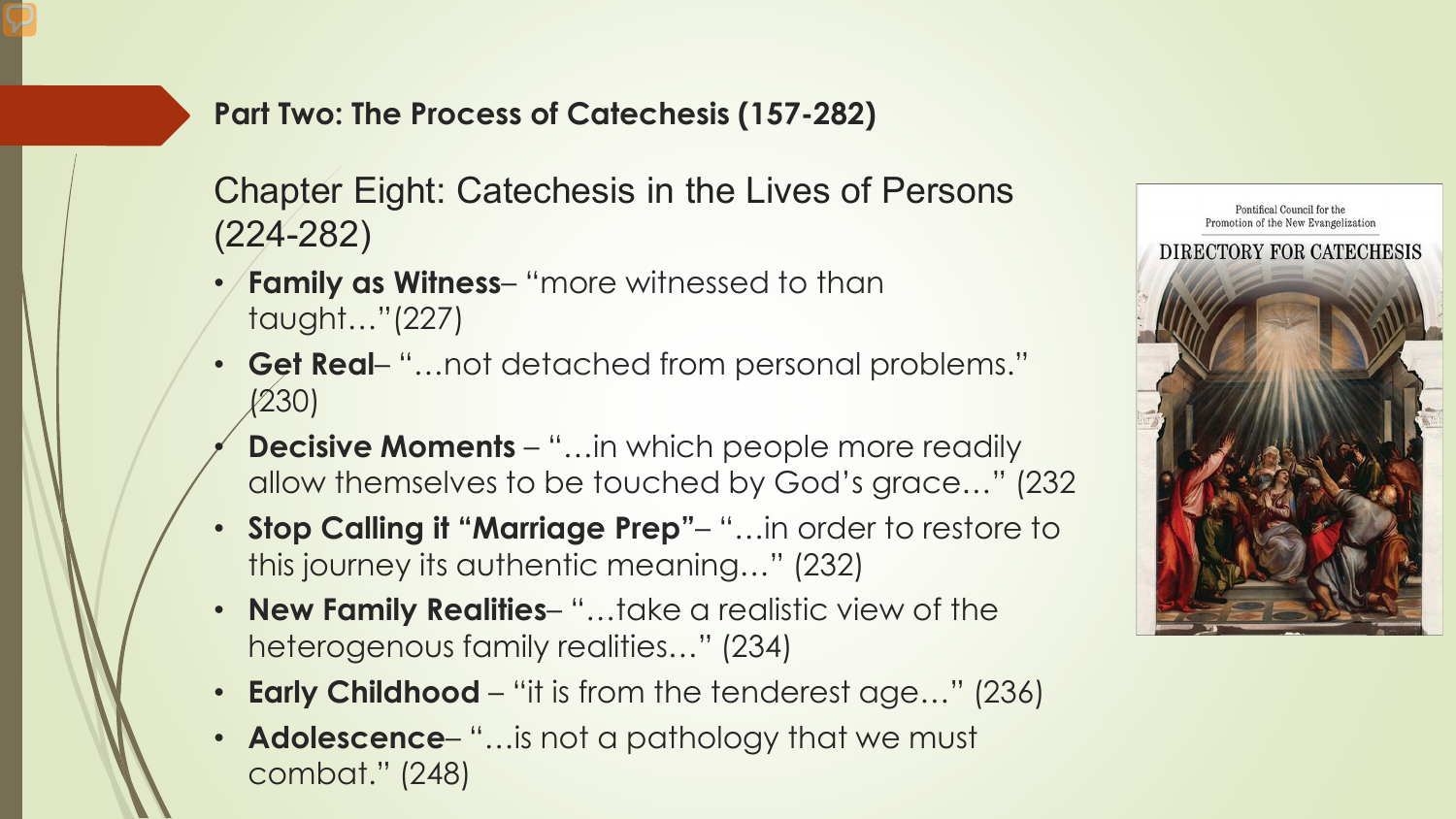Chapter Eight: Catechesis in the Lives of Persons (224-282)

- **Treating Adults as Adults "... adults must not be** considered as recipients of catechesis…"(262)
- **The Elderly** "... keepers of the values of society." (266)
- **The Condition of the Old "... calls for a catechesis of** hope…" (267)
- **Those with Disabilities**  "… employ experiential dynamics…" (271)
- **New Works of Mercy**  "… the credibility of her message depends greatly upon the testimony of works." (279)
- **Marginalized People**  "…relate to them with realism and mercy." (280)

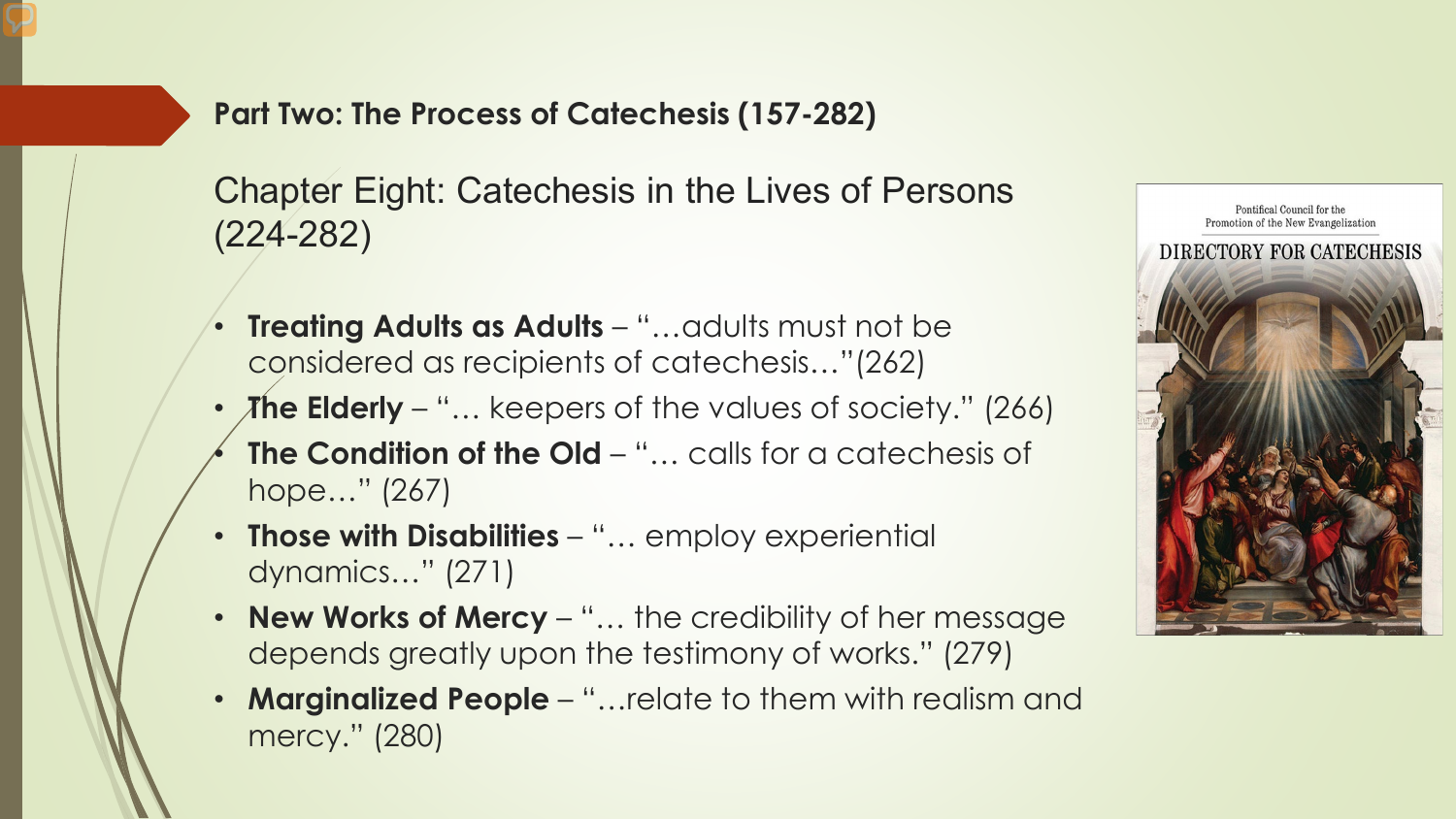### **WHAT'S THAT MEAN?**

- How does the overview of Part Two of the New Directory call you to *think about catechesis differently*?
- How does it invite you to *talk differently about catechesis*?
- How does it invite you to *go about doing catechesis differently*?

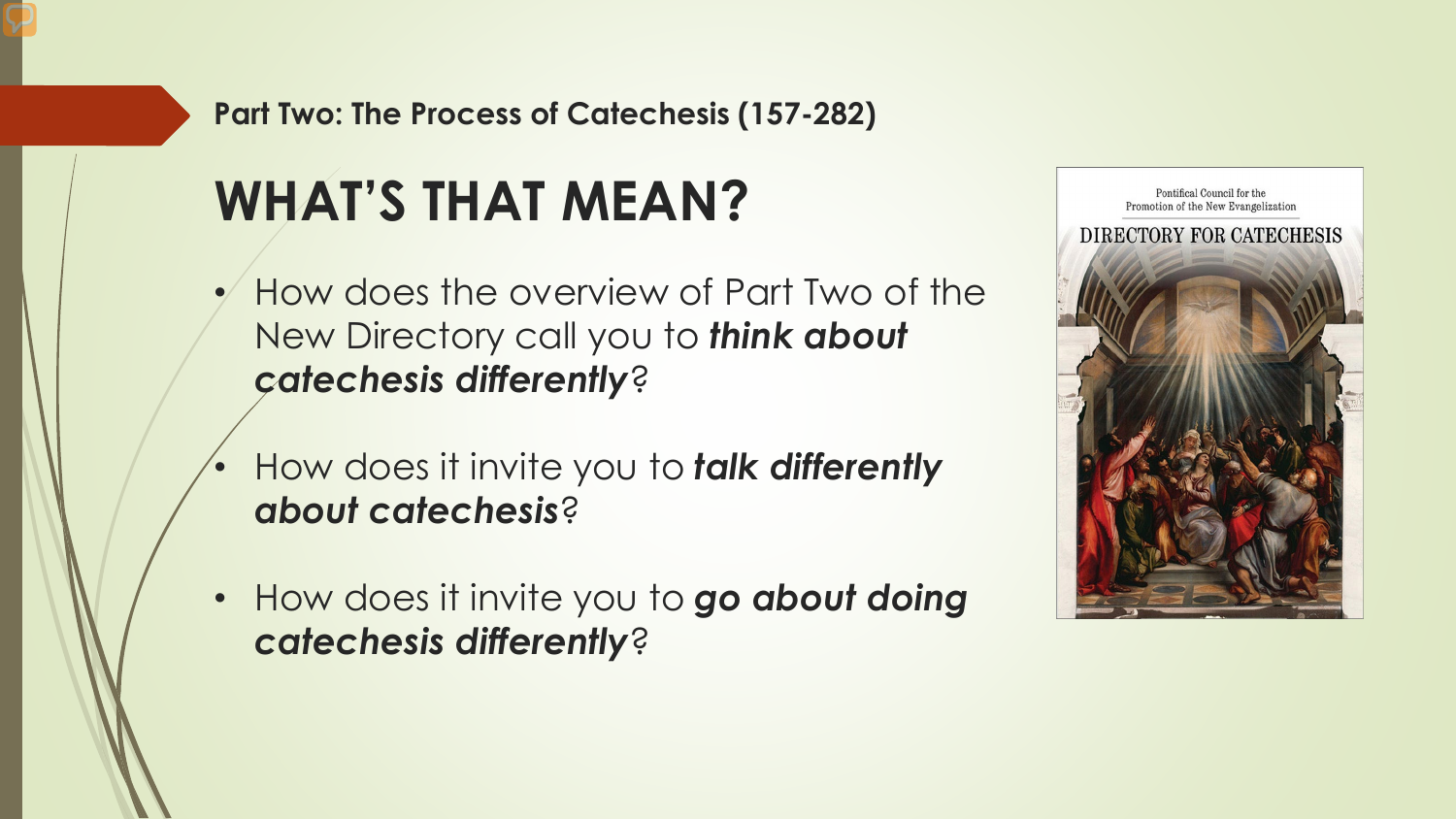#### So how might we *think* about catechesis differently?

- We will think about as God's initiative with which we cooperate.
- We will think of **beauty** as a critical element in catechesis.
- We will think of ourselves catechists mediators between the content of our faith (the Catechism) and those we teach."
- We will think of human experience as the "space in which God speaks."
- We will think of narrative language (storytelling) as an essential tool of evangelizing catechesis.
- We will think of space as communicating the sacred.
- We will think of adults, not as recipients of catechesis, but rather as participants together with catechists.
- We will think of the digital world as a normal venue for proclaiming the Word of God.

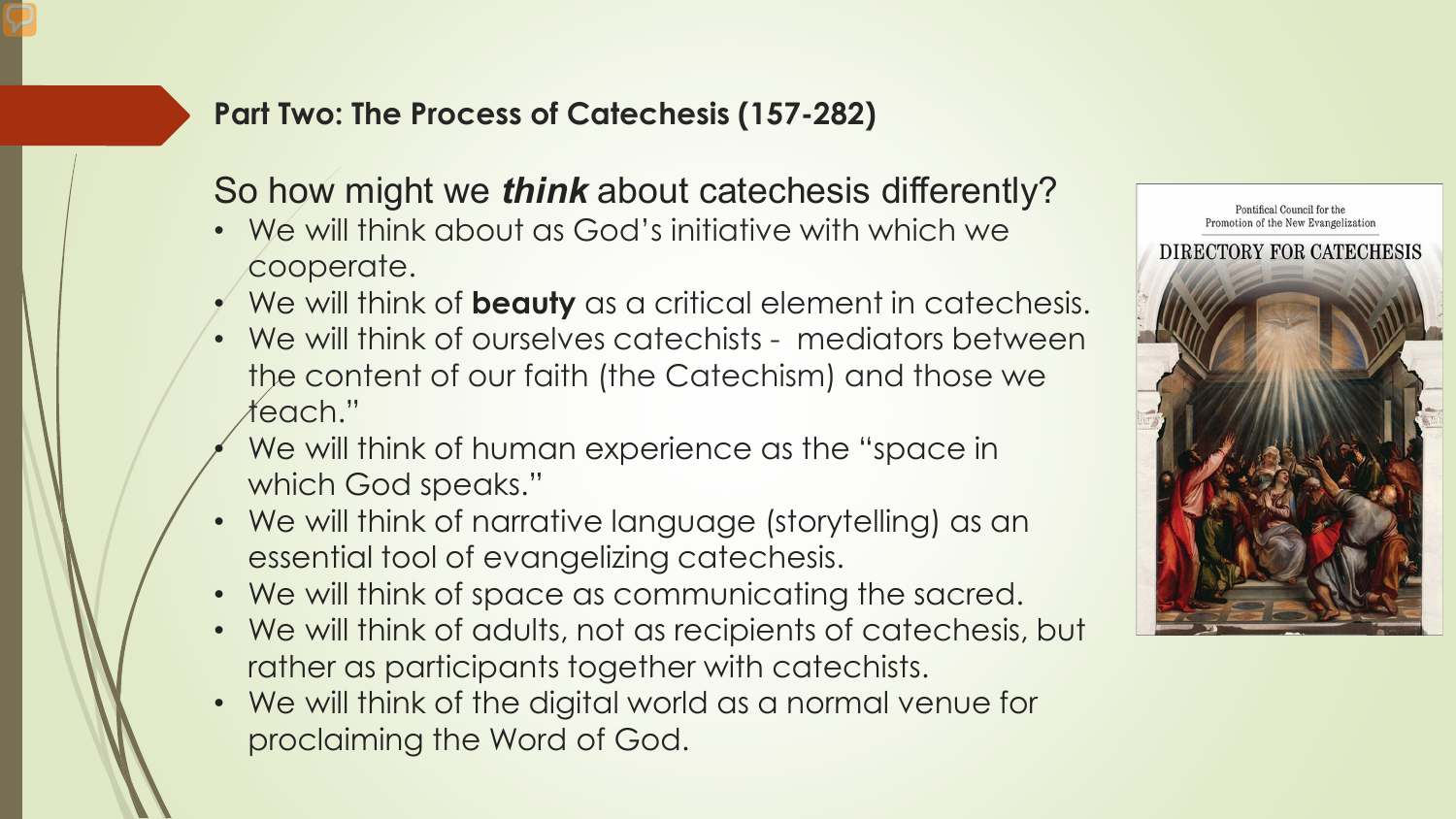#### So how might we *talk* about catechesis differently?

- We will talk about the BEAUTY of God as much as we talk about the GOODNESS and TRUTH of God.
- We will talk about our OWN experiences of encountering God in addition to telling the stories of others (Scripture and Saints).
- We will talk about evangelizing/catechizing FAMILIES rather than individuals.
- We will talk about JESUS.
- We will talk about companioning those preparing for marriage rather than having them attend "marriage prep.".

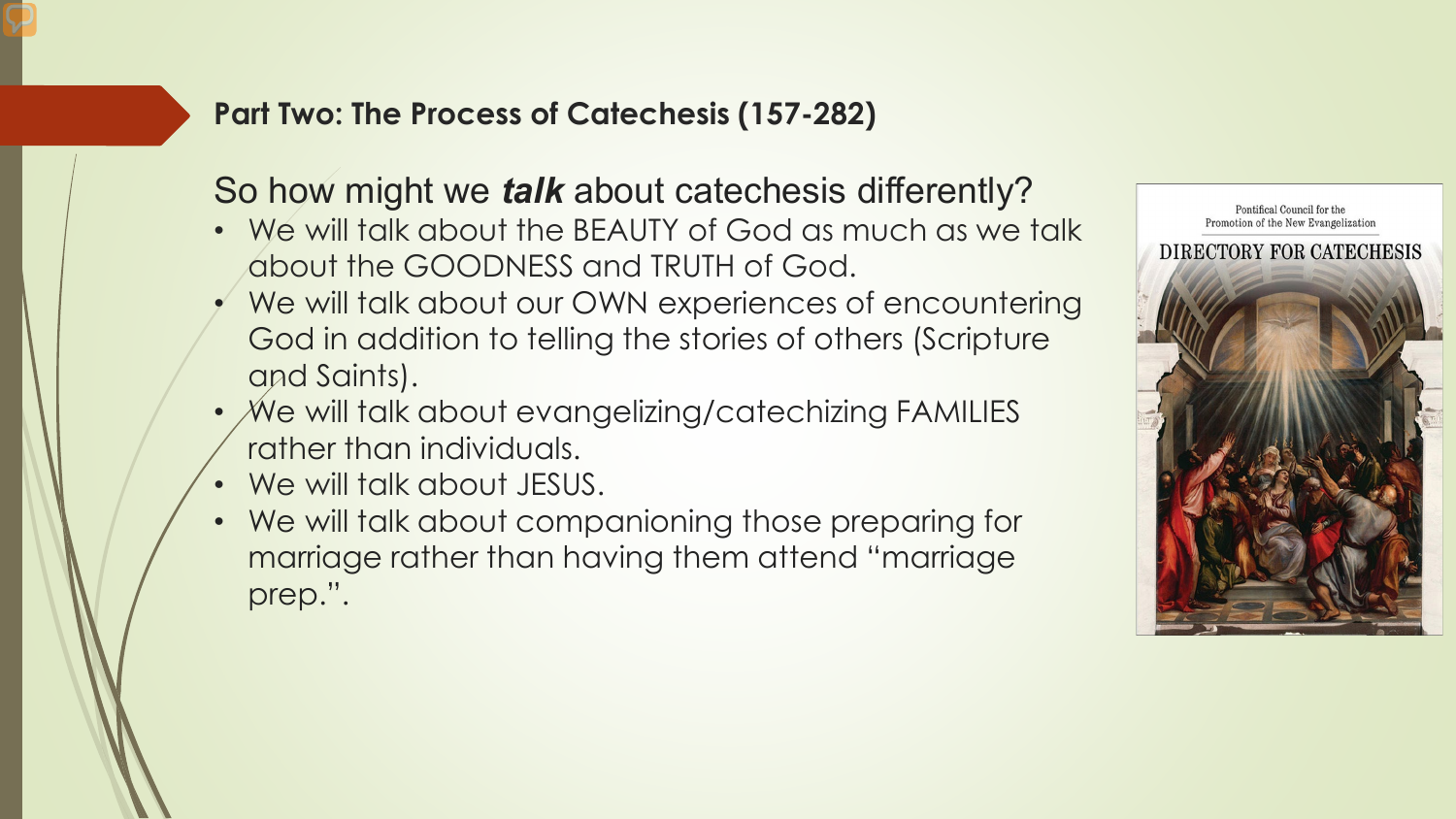#### So what might we *do differently in* catechesis?

- We will use the language of signs in faith formation.
- We will celebrate liturgically throughout the catechetical process.
- We will follow a catechumenal approach to faith formation.
- We will tell stories from our own personal experience.
- We will embrace the digital world as a normative tool for faith formation rather than as a novelty.
- We will get beyond academic settings for faith formation.
- We will catechize families, not just individuals.
- We will treat adults and stop infantilizing them when it comes to faith formation.
- We will once again embrace memorization as an essential tool of catechesis while avoiding sterility.
- We will integrate art and artistic expression into faith formation.

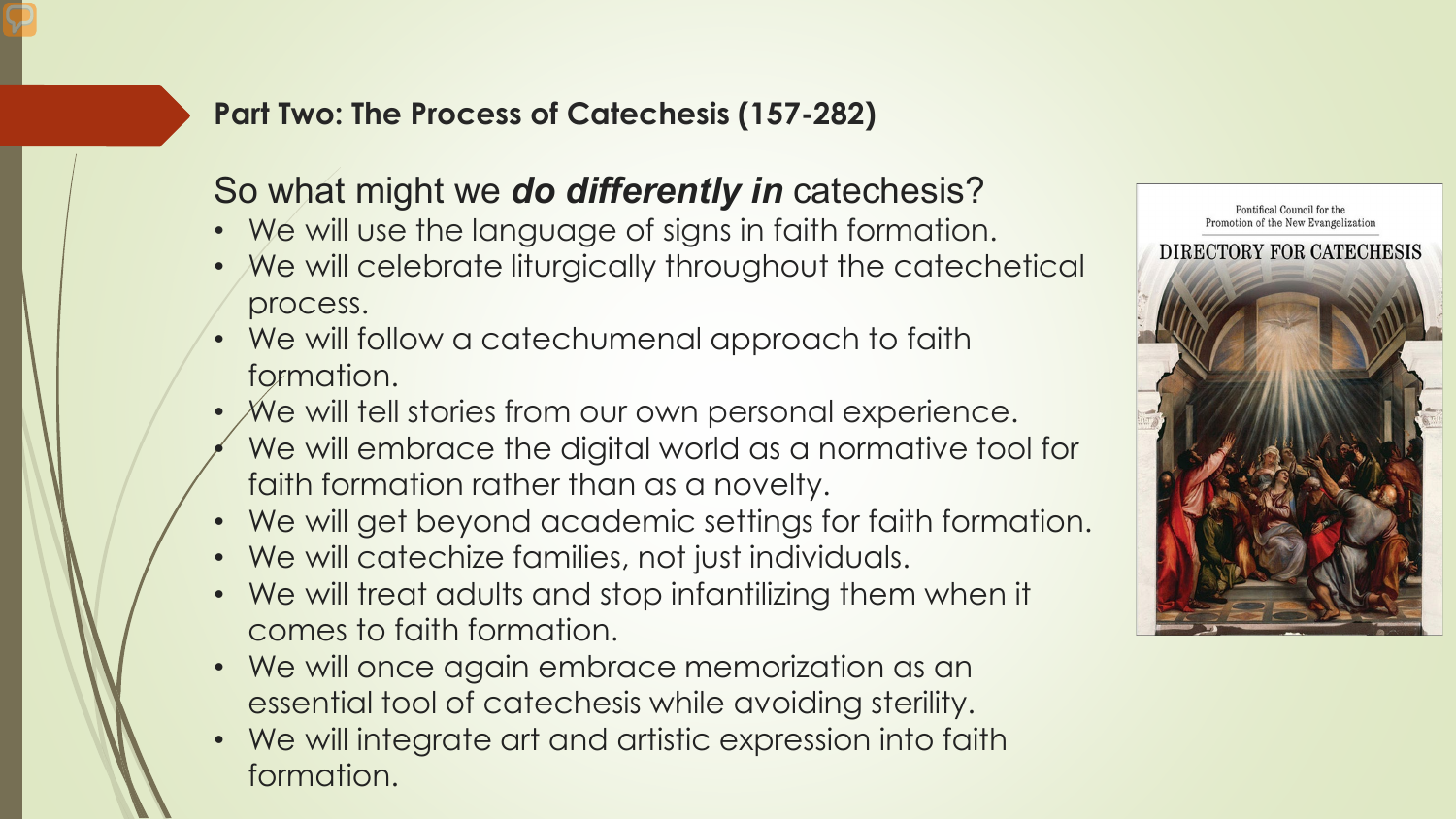#### **Moment of Prayer**

Shine your light in us, through us, over us. May we make a difference in this world, for your glory and purposes. Set your way before us. May all your plans succeed. May we reflect your peace and hope to a world that so desperately needs your presence and healing. In Jesus Name, **Amen**.

Pontifical Council for the Promotion of the New Evangelization **DIRECTORY FOR CATECHESIS** 

- Prayer for Hope After a Difficult Year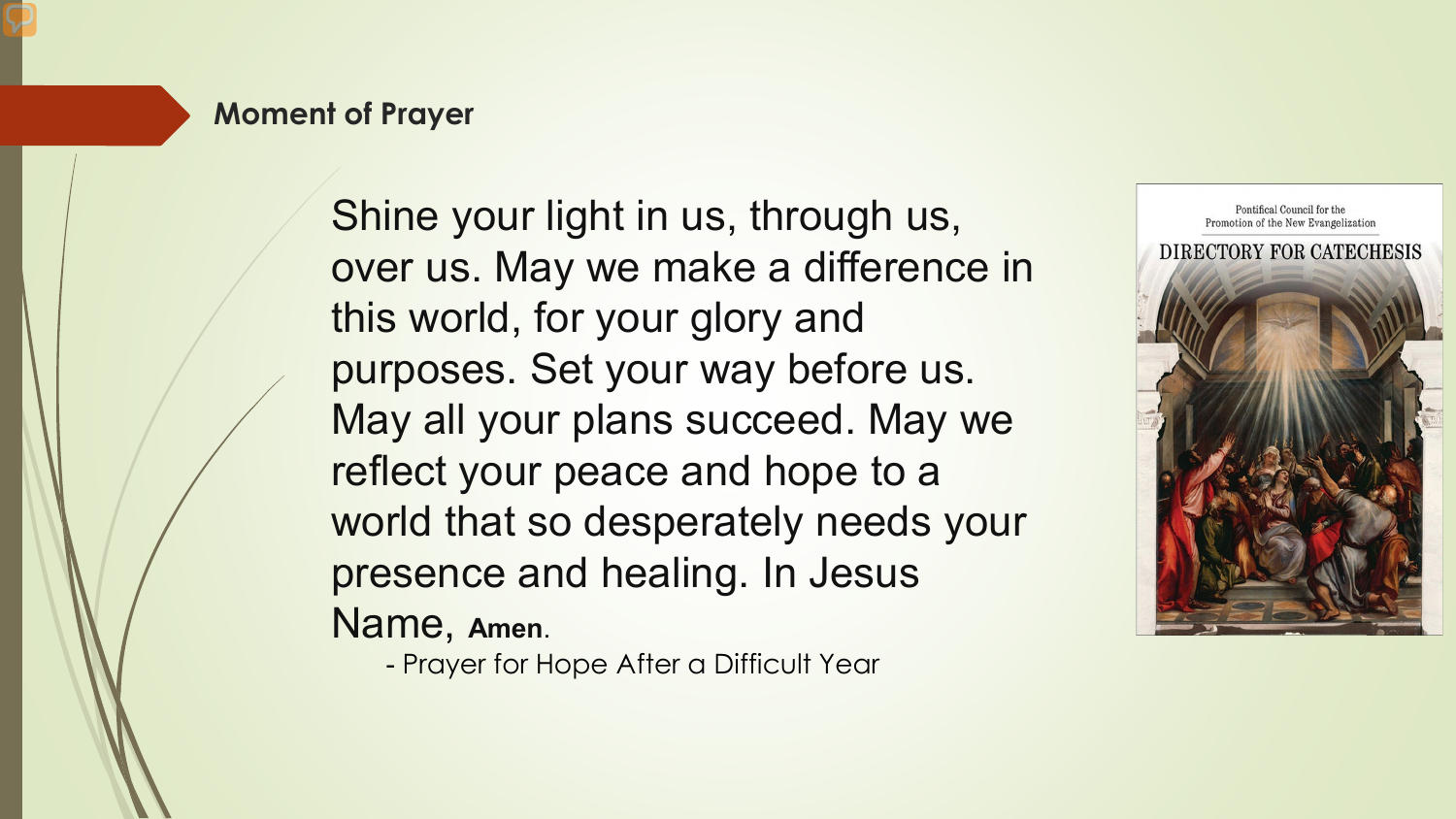Chapter Nine: The Christian Community as Participants in Catechesis (283-318)

- **Listening to God's Word "...only those who listen can** also proclaim." (283)
- **Agents of Evangelization** "All the baptized..." (288)
- **Synodal Practice**  "One concrete form of evangelization…" (289)
- **All Pastoral Activity is Evangelizing**  "… frame everything in terms of evangelization…" (297)
- **Beyond the Status Quo** "A process of missionary conversion must be begun…" (300)
- **Missionary Discipleship**  "evangelization is not a pastoral strategy." (303)

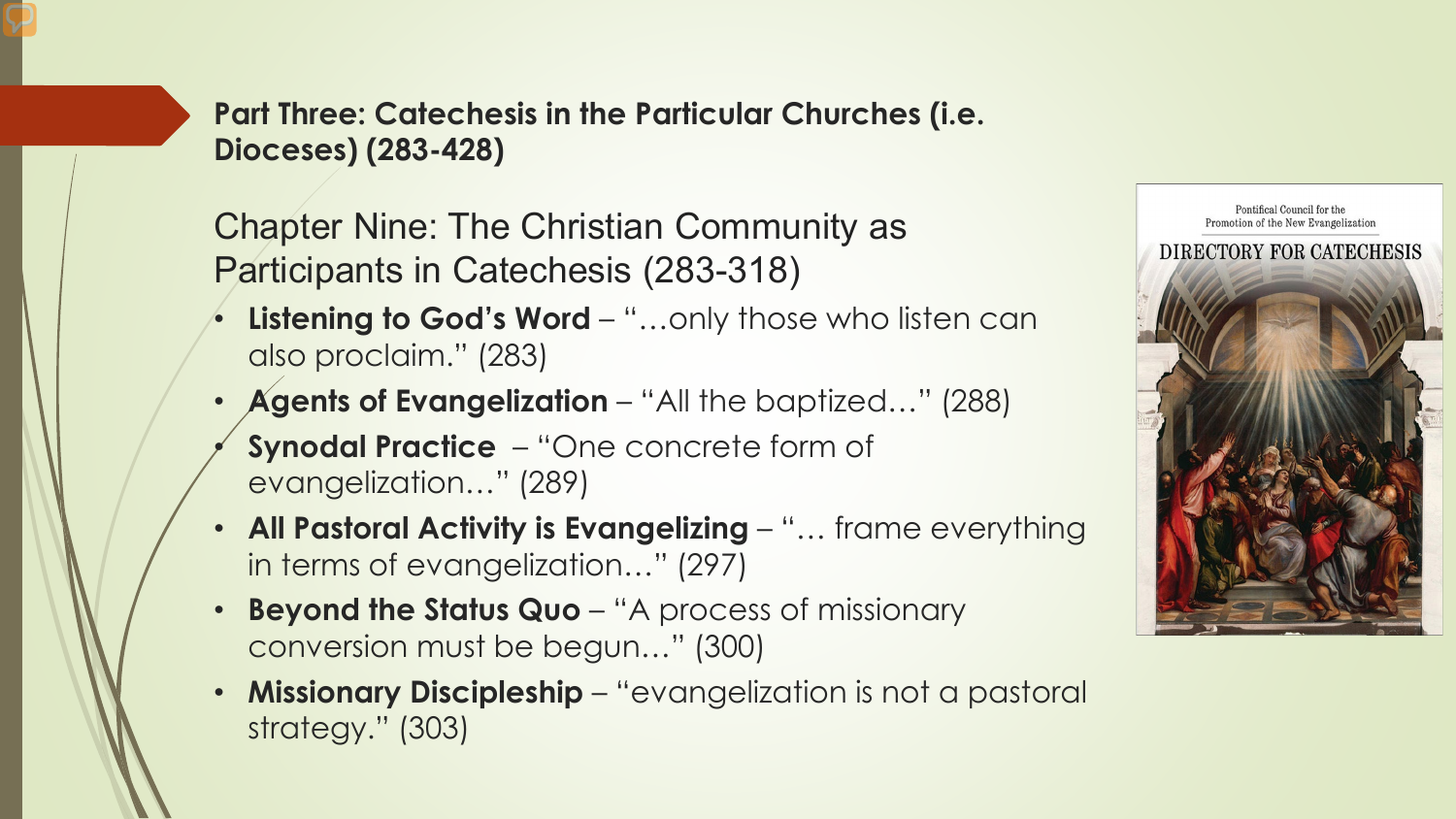Chapter Nine: The Christian Community as Participants in Catechesis (283-318)

- **Re-thinking** "… in a missionary vein..." (303)
- **Catholic Schools**  "… create for the school community a special atmosphere animated by the Gospel spirit." (309)
- **Teaching Religion in Schools**  "… the same demand for and rigor […] as the other disciplines. " (315)
- **Science and Faith**  "In order for the teaching of the Catholic religion to be fruitful…" (318)

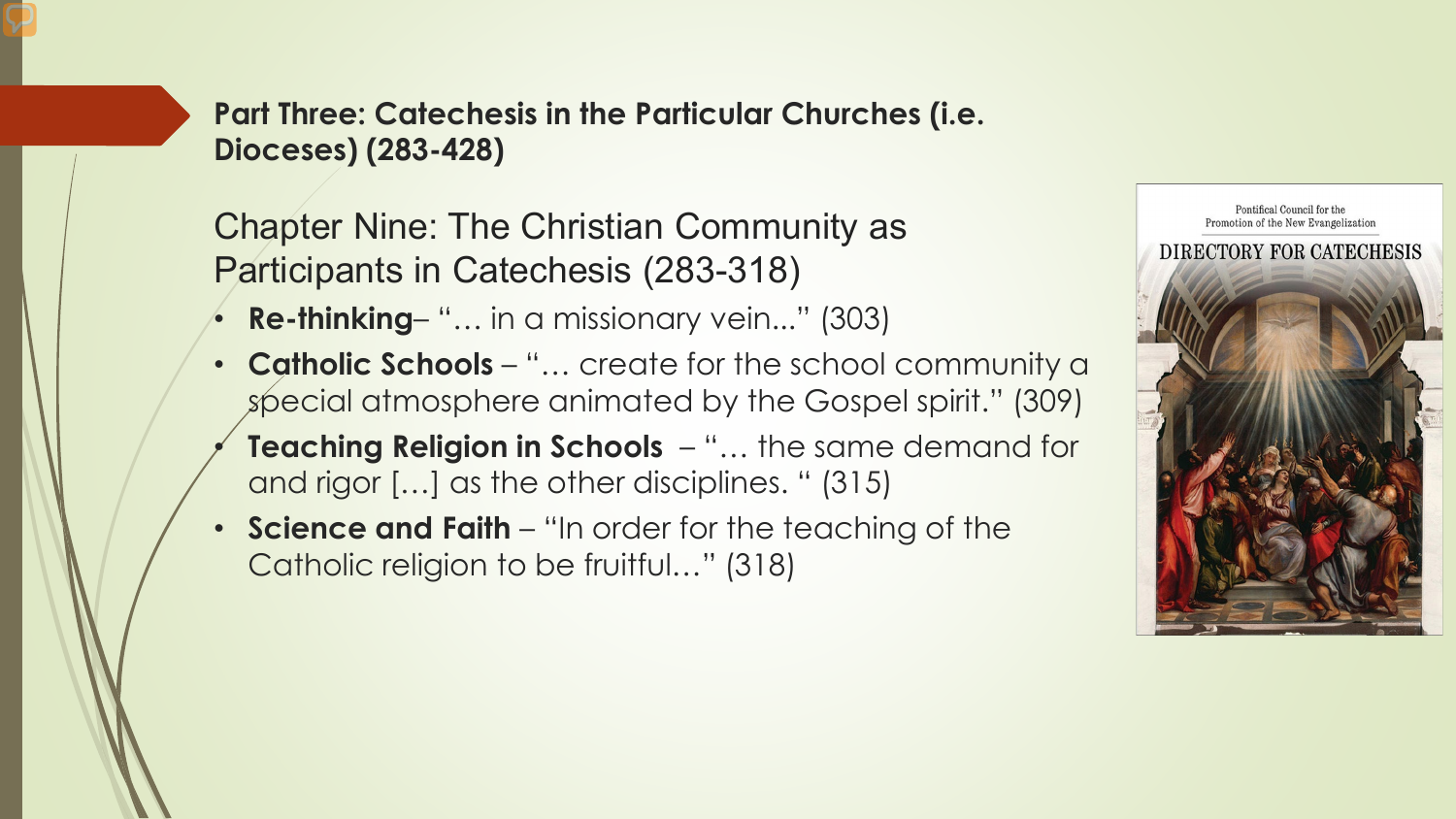Chapter Ten: Catechesis in the Face of Contemporary Cultural Scenarios (319-393)

- **Venturing into Virtual Spaces**  "… modern areopagi..." (324)
- **Popular Piety**  "… more by way of symbols than by discursive reasoning." (336)
- **Shrines and Pilgrimages**  "…a confession of faith; a true song of hope; an encounter of love." (342)
- **Ecumenical Collaboration**  "… provide certain experiences of collaboration…" (346)
- **Symbols, Gestures, & Ceremonies of Liturgy**  "… that more easily touches the human heart."(353)
- **The Church and Science**  "…activity through which humanity participates in God's Plan…" (355)
- **The Scientist** "...an impassioned witness to mystery." (358)

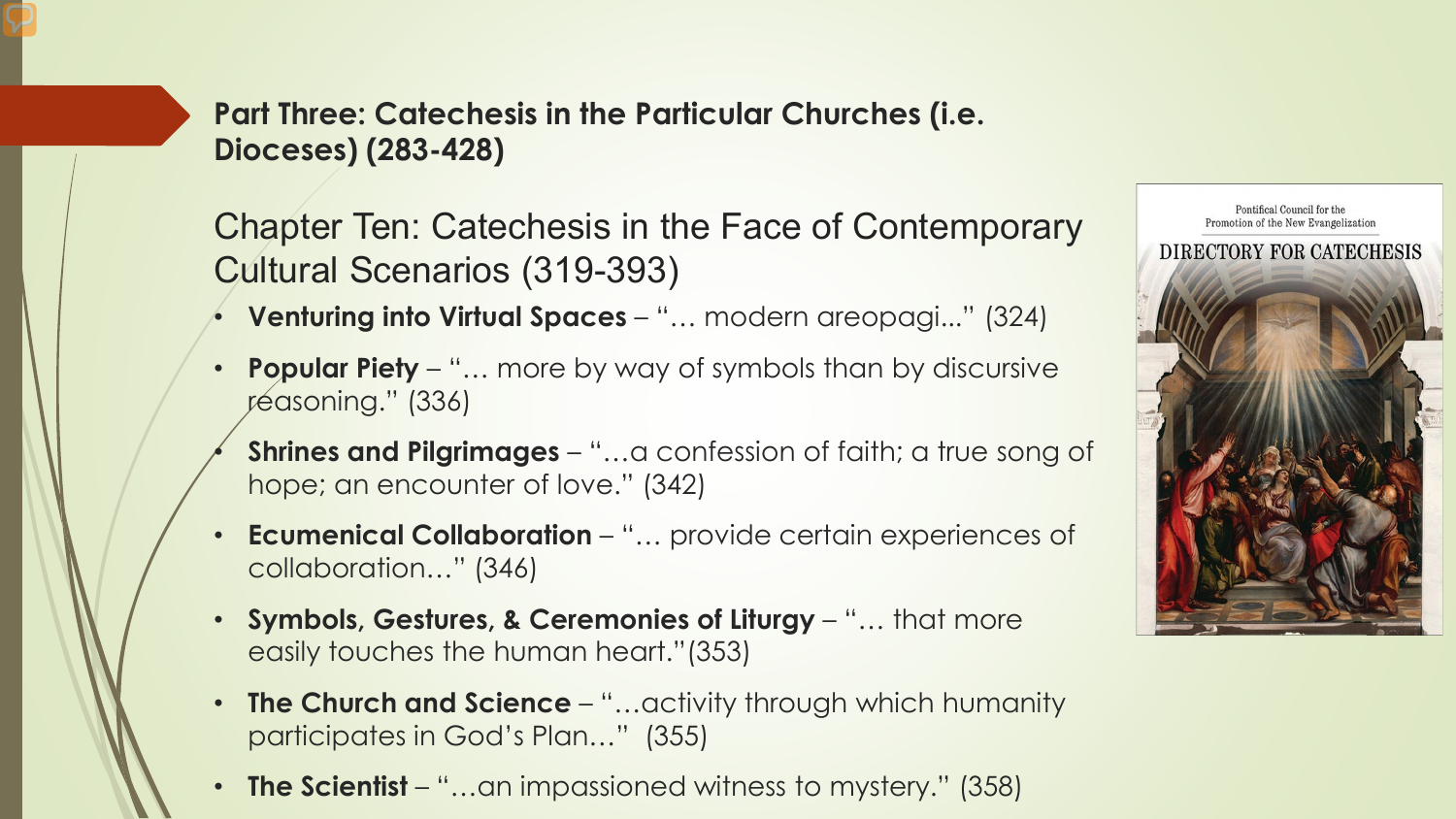Chapter Ten: Catechesis in the Face of Contemporary Cultural Scenarios (319-393)

- **The Digital Continent** "… how to become an evangelizing presence on the digital continent." (371)
- **Accompaniment** "… proceeds from religious information to accompaniment..." (371)
- **Personalized but Never and Individual Process** "…God creates communion and the sharing of life." (372)
- **The Environment** "... an integral part of the Christian life." (384)
- **Social Action** "... a deep desire to change the world."(389)

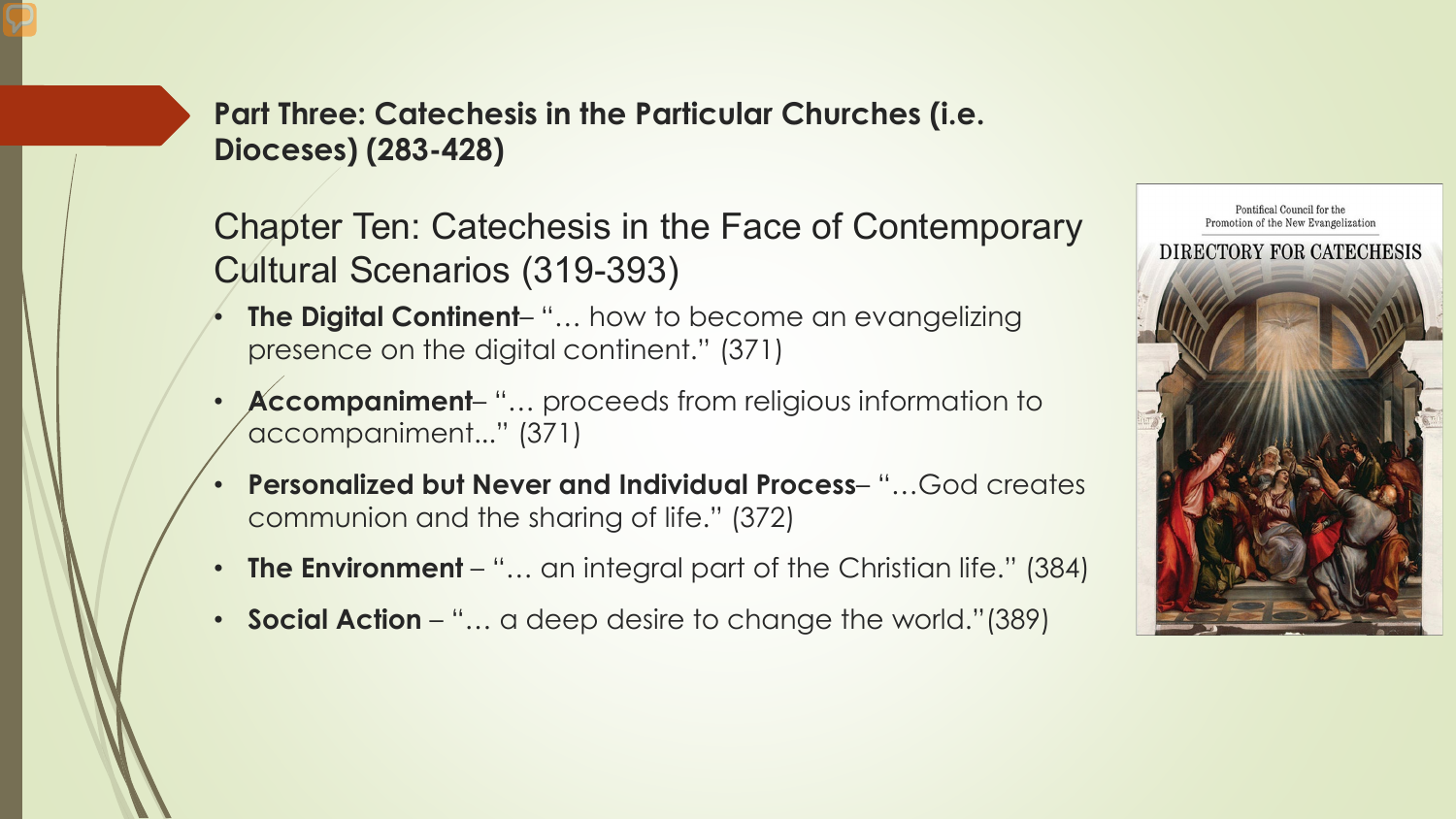Chapter Eleven: Catechesis at the Service of Inculturation of Faith (394-408)

- **Inculturation**  "… not a mere adaptation to a culture." (395)
- **Sharing the Gospel** Catechesis is called to bring the power of the Gospel into the very heart of culture and cultures…" (396)
- **Inculturation of faith** "...Getting to know deeply the culture of persons, recognize the way the Gospel already dwells within each culture. (397)
- **The Gospel is not Decorative** Rather it proposes the Gospel 'in a vital way, profoundly, by going to the very roots of culture and the cultures of mankind.'." (398)

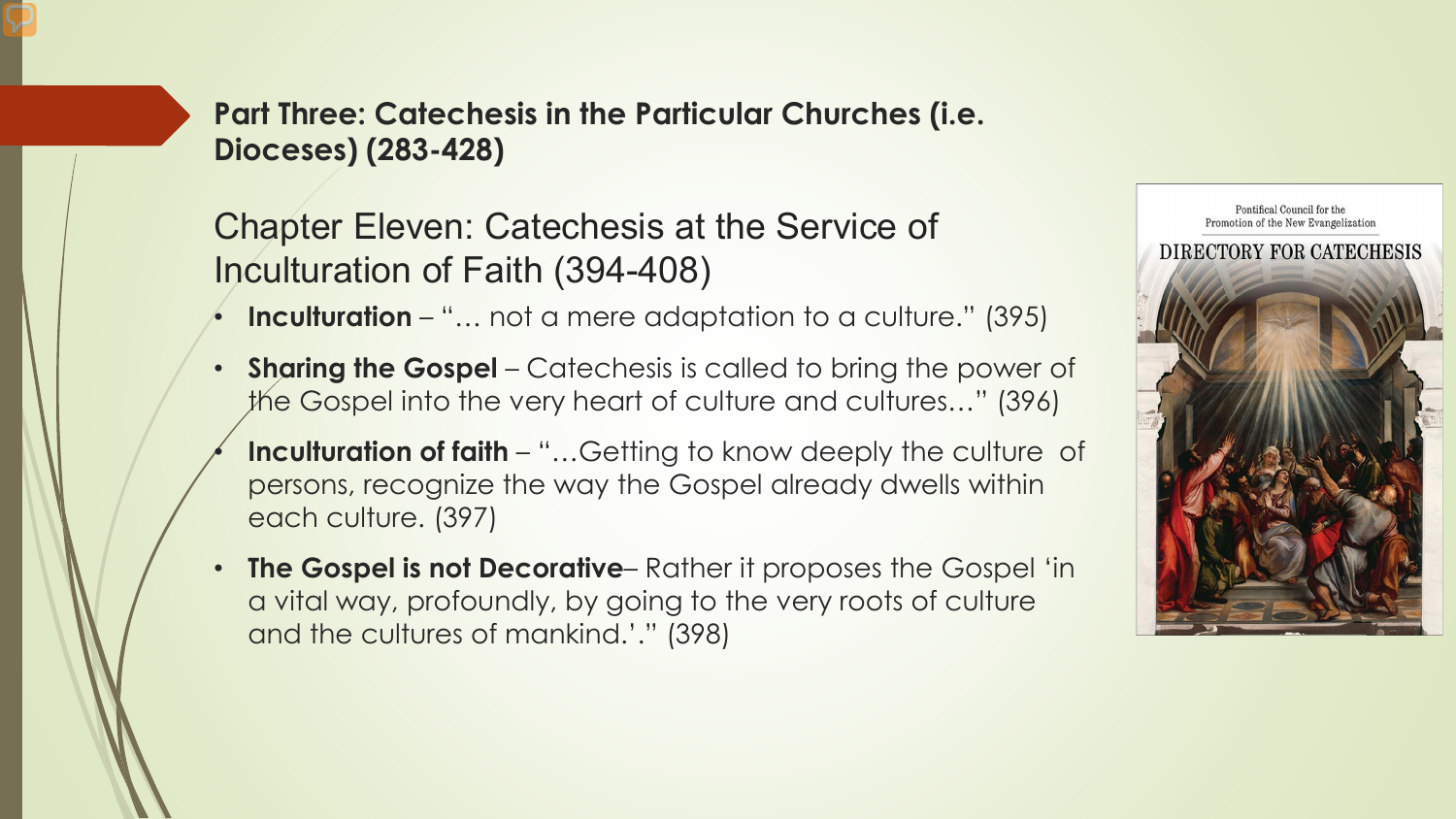Chapter Twelve: The Organisms as the Service of Catechesis (409-428)

- **Catechetical Office is required**  "Catechesis… is so fundamental to the life of the Church." (417)
- **Structure According to Age**  "… it is necessary to consider other criteria as well." (423)
- **Relevance**  "…realism should be the first characteristic…" (424)
- **The Diocese and Catechist Formation**  "pay particular attention to the formation of catechists." (425)